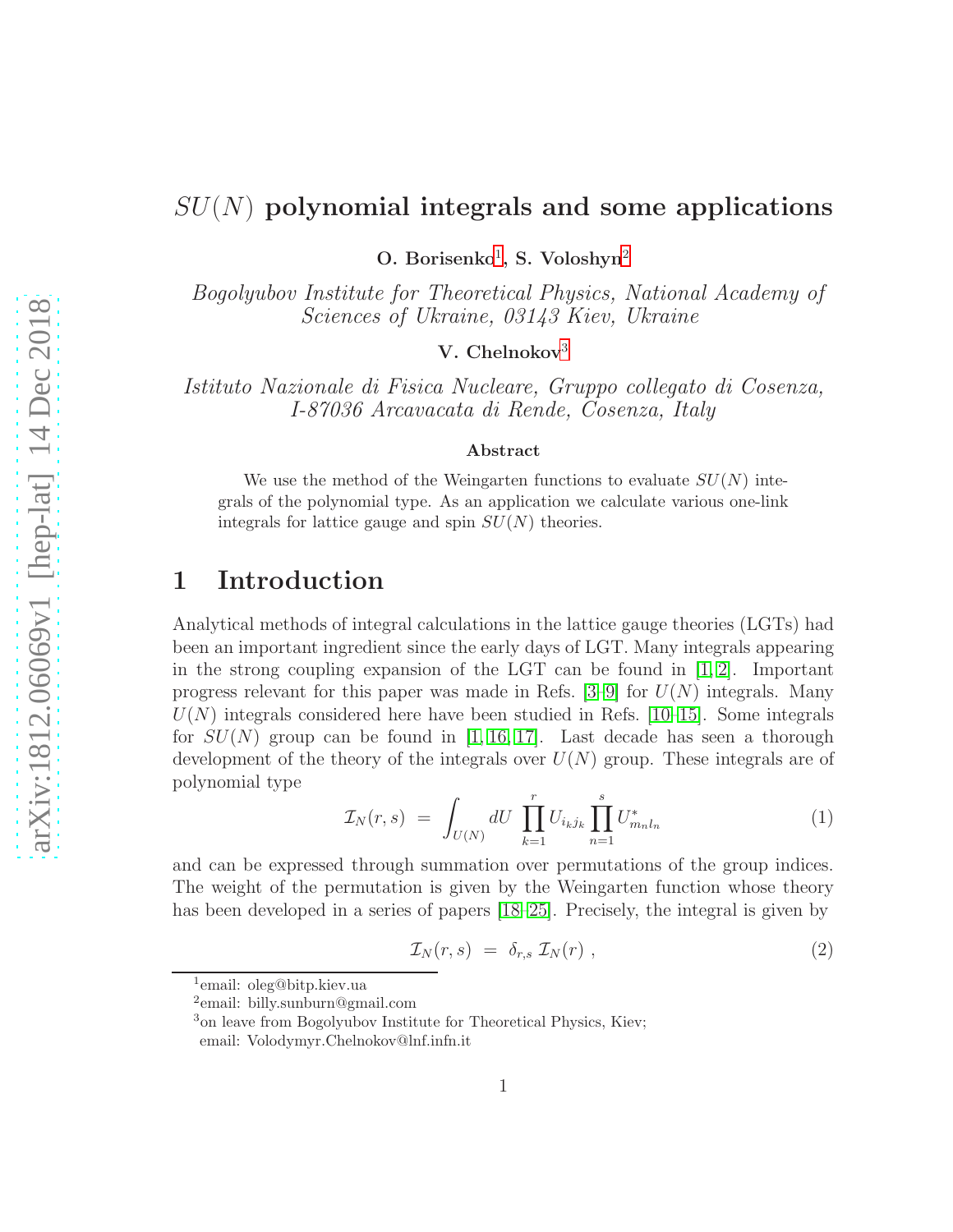<span id="page-1-1"></span>
$$
\mathcal{I}_N(r) = \sum_{\tau,\sigma \in S_r} W g^N(\tau^{-1}\sigma) \prod_{k=1}^r \delta_{i_k, m_{\sigma(k)}} \delta_{j_k, l_{\tau(k)}}.
$$
 (3)

 $S_r$  is a group of permutations of r elements and  $W g^N(\sigma)$  is the Weingarten function which depends only on the length of the cycles of a permutation  $\sigma$ . Its explicit form is given by

<span id="page-1-0"></span>
$$
Wg^N(\sigma) = \frac{1}{(r!)^2} \sum_{\lambda \vdash r} \frac{d^2(\lambda)}{s_{\lambda}(1^N)} \chi_{\lambda}(\sigma) , \qquad (4)
$$

where  $d(\lambda), \chi_{\lambda}(\sigma)$  are the dimension and the character of the irreducible representation  $\lambda$  of  $S_r$ . The irreducible representations  $\lambda$  are enumerated by partitions  $\lambda = (\lambda_1, \lambda_2, \cdots, \lambda_{l(\lambda)})$  of r, *i.e.*  $\sum_{i=1}^{l(\lambda)} \lambda_i \equiv |\lambda| = r$ , where  $l(\lambda)$  is the length of the partition and  $\lambda_1 \geq \lambda_2 \geq \cdots \geq \lambda_{l(\lambda)} > 0$ . The sum in [\(4\)](#page-1-0) is taken over all  $\lambda$  such that  $l(\lambda) \leq N$ .  $s_{\lambda}(X)$ ,  $X = (x_1, x_2, \dots, x_N)$ , is the Schur function  $(s_{\lambda}(1^N))$  is the dimension of  $U(N)$  representation). To the best of our knowledge, the character expansion of the form [\(4\)](#page-1-0), valid for  $r \leq N$ , had been derived for the first time in [\[6\]](#page-16-3), where the recurrence relations for  $W g^N(\sigma)$  were also presented. This result was red-erived in [\[18\]](#page-17-5), again for the case  $r \leq N$ . In Ref. [\[19\]](#page-17-7) it was shown that the result [\(3\)](#page-1-1) and the expression [\(4\)](#page-1-0) remains valid also when  $r > N$ . In this case the restriction on the length of the partition  $l(\lambda)$  can be omitted. If so, and for  $r > N$  the function  $W g^N(\sigma)$ , as a function of N will have poles at integers  $-r+1, \dots, r-1$ . These poles will, however cancel after summation over all permutations in [\(3\)](#page-1-1).

For many applications in the lattice Quantum Chromodynamics (QCD) an extension of the integral  $\mathcal{I}(r, s)$  to  $SU(N)$  group is very important. Such integrals appear in the strong coupling expansion of the pure gauge action and are useful in the evaluation of the baryon spectrum. Integrals of this type appear during calculations of the dual representations of some spin models describing effective interaction between Polyakov loops [\[26,](#page-17-8) [27\]](#page-17-9) and in principal chiral models [\[28\]](#page-18-0). Many one-link integrals in the strong-coupled LGT can be reduced to the computation of [\(1\)](#page-0-3). These are one-link integrals with the staggered and the Wilson fermions as well as the one-link integrals of the scalar QCD. Most importantly, the knowledge of these integrals is necessary for the construction of the dual formulations of the full lattice QCD [\[29](#page-18-1)[–31\]](#page-18-2).

In the paper [\[31\]](#page-18-2) we outlined a certain approach to the duality transformations based on the Taylor expansion of the Boltzmann weight both for  $U(N)$  spin models and for  $U(N)$  LGTs. Before presenting the details of our calculations and their development we think it would be useful to extend the integration methods to the special unitary group  $SU(N)$ . It will help in generalizing the approach of Ref. [\[31\]](#page-18-2)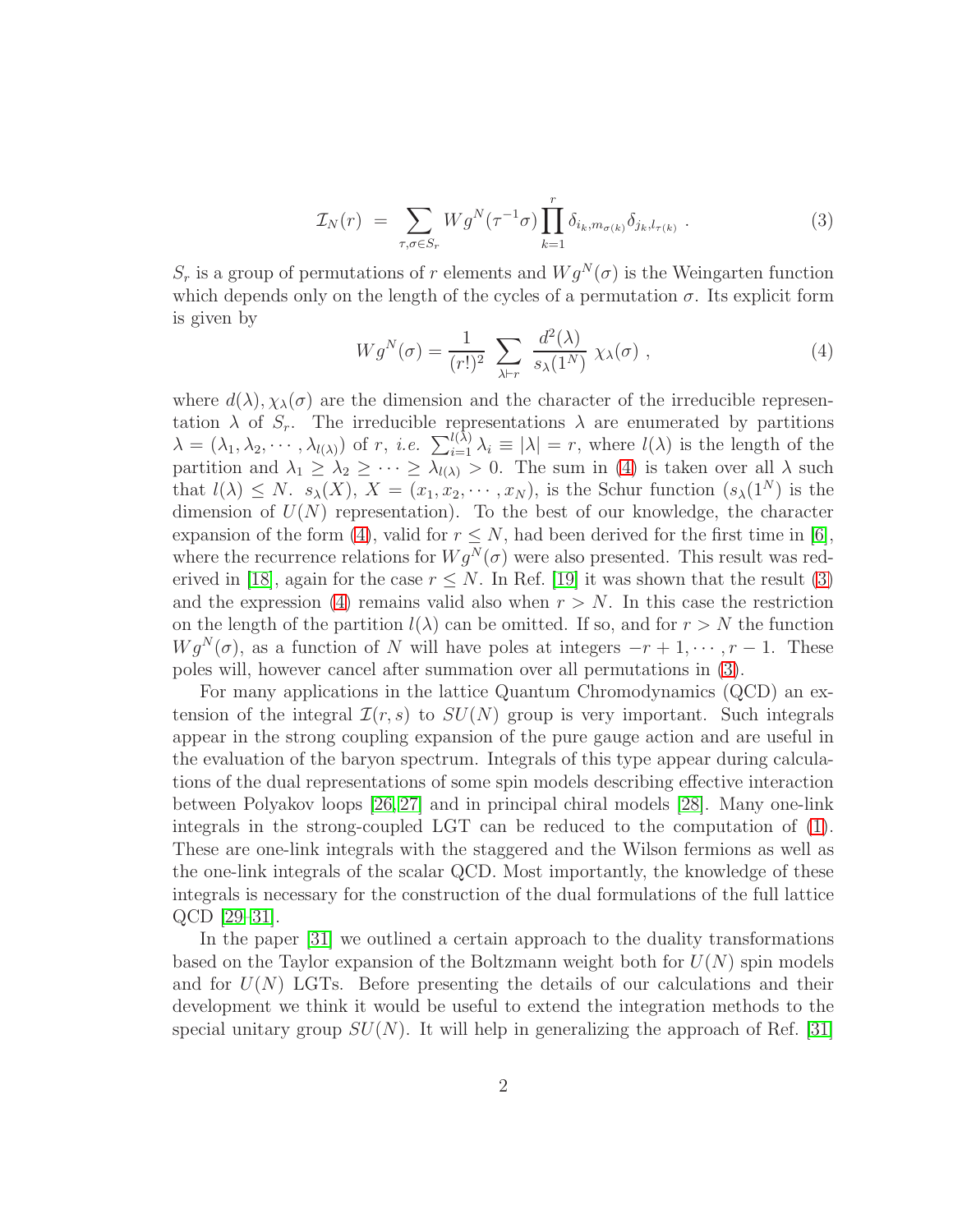to lattice QCD. Actually, the generating functional for  $SU(N)$  integrals  $\mathcal{I}_N(r,s)$  has been calculated long ago (see the Appendix of the review [\[2\]](#page-16-1)). Recently, the case  $s - r = N$  has been examined in some details in [\[25\]](#page-17-6). In this paper we present our results for  $SU(N)$  group integrals of the type [\(1\)](#page-0-3) for arbitrary r, s. In deriving them we use the approach of Ref. [\[22\]](#page-17-10). In Section 2 we obtain and describe in details our results for  $SU(N)$  integrals. As the simplest but important applications we compute various one-link and one-site integrals relevant for LGT in Section 3. The results and perspectives are discussed in Section 4. In Appendix we collected some formula used in computation of group integrals.

# $2$   $SU(N)$  polynomial integrals

In this section we calculate the following integral over  $SU(N)$  group

<span id="page-2-1"></span>
$$
\mathcal{I}_N(r,s) = \int_{SU(N)} dU \prod_{k=1}^r U_{i_k j_k} \prod_{n=1}^s U_{m_n l_n}^* \ . \tag{5}
$$

Similar to  $U(N)$  case this integral can be re-written as a sum of the invariant integrals. The product of the matrix elements in the integrand is presented in the form

<span id="page-2-2"></span>
$$
\prod_{k=1}^r U_{i_k j_k} = \frac{1}{r!} \prod_{k=1}^r \frac{\partial}{\partial A_{i_k j_k}^*} P_{1r}(A^{\dagger} U) , \qquad (6)
$$

where  $P_{\tau}(X)$  is the power sum symmetric function [\(82\)](#page-15-0). The integral becomes

$$
\mathcal{I}_N(r,s) = \frac{1}{r!s!} \prod_{k=1}^r \frac{\partial}{\partial A_{i_k j_k}^*} \prod_{n=1}^s \frac{\partial}{\partial B_{m_n l_n}} \mathcal{F}, \qquad (7)
$$

where

<span id="page-2-3"></span>
$$
\mathcal{F} = \int_{SU(N)} dU \ P_{1^r}(A^{\dagger}U) \ P_{1^s}(BU^{\dagger}) \ . \tag{8}
$$

Using Eq.[\(83\)](#page-15-1) from Appendix the last integral can be brought to

<span id="page-2-0"></span>
$$
\mathcal{F} = \sum_{\lambda \vdash r} \chi_{\lambda}(1^r) \sum_{\mu \vdash s} \chi_{\mu}(1^s) \int_{SU(N)} dU \ s_{\lambda}(A^{\dagger}U) \ s_{\mu}(BU^{\dagger}) \ . \tag{9}
$$

We assume here the partitions  $\lambda$  and  $\mu$  are those described after Eq.[\(4\)](#page-1-0). Consider first the following integral

$$
\mathcal{F}_0 = \int_{SU(N)} dU \ s_{\lambda}(U) \ s_{\mu}(U^{\dagger}) \ . \tag{10}
$$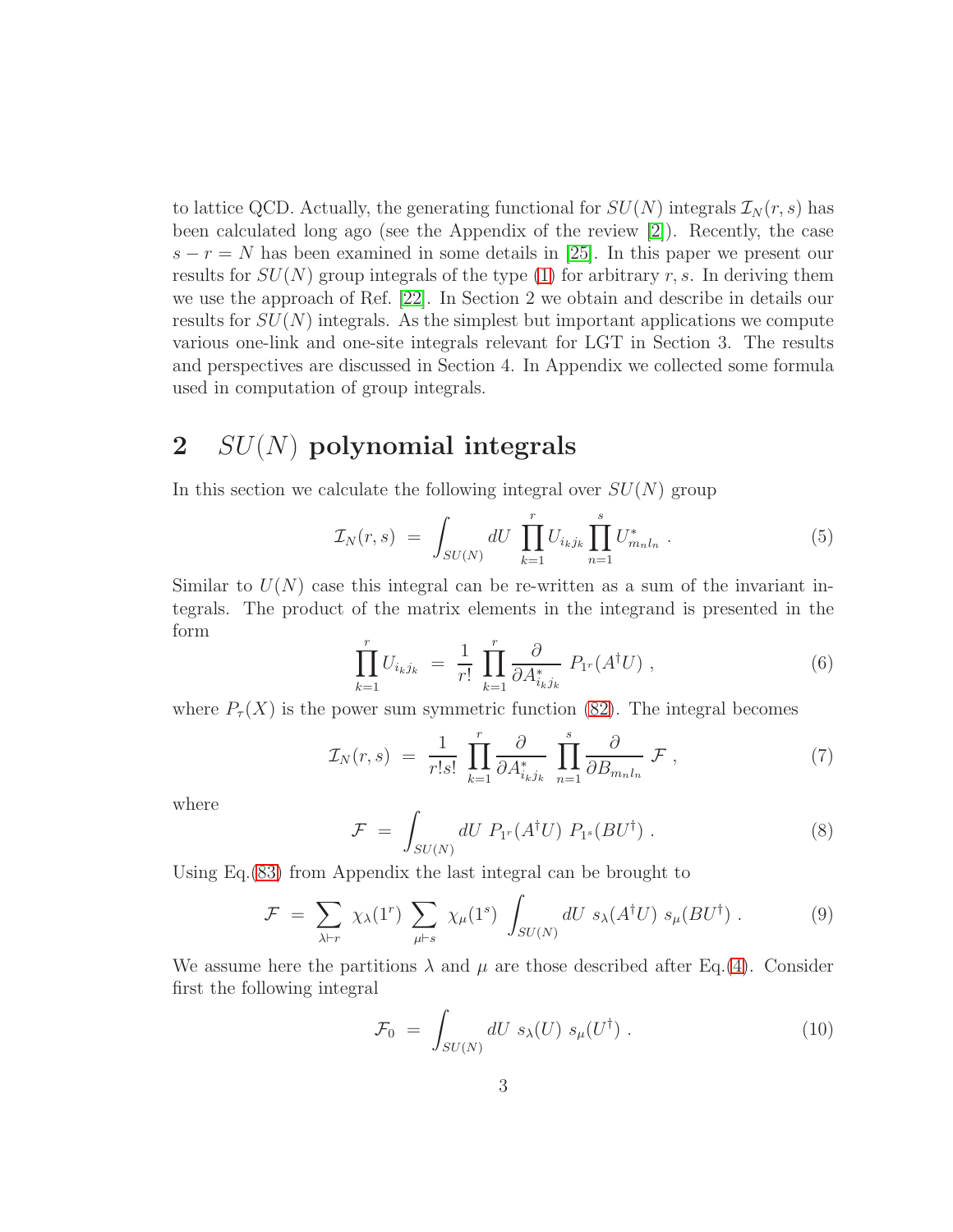Let  $s_{\lambda}(U) = s_{\lambda}(u_1, \dots, u_N)$ , where  $u_i$  are eigenvalues of U. Then

<span id="page-3-1"></span>
$$
s_{\lambda}(U) = \frac{\det u_i^{\lambda_j + N - j}}{\det u_i^{N - j}}.
$$
\n(11)

Last two integrals can be written as integrals over  $U(N)$  measure with additional constraint

<span id="page-3-0"></span>
$$
\det U = \prod_{i=1}^{N} u_i = 1.
$$
 (12)

Then, it is straightforward to prove

$$
\mathcal{F}_0 = \sum_{q=-\infty}^{\infty} \prod_{i=1}^N \delta_{\lambda_i - \mu_i + q, 0} . \tag{13}
$$

Summation over  $q$  enforces the constraint  $(12)$ . We thus have

$$
\sum_{i=1}^{N} (\mu_i - \lambda_i) = s - r = Nq , \qquad (14)
$$

*i.e.*, the difference  $s - r$  must be multiple of N. This is, of course, a consequence of  $Z(N)$  symmetry. Clearly, the same holds for the integral in  $(9)$ , therefore we can write

$$
s_{\mu}(BU^{\dagger}) = s_{\lambda + q^N}(BU^{\dagger}) = s_{q^N}(BU^{\dagger}) s_{\lambda}(BU^{\dagger}) = (\det BU^{\dagger})^q s_{\lambda}(BU^{\dagger}), (15)
$$

where  $\lambda + q^N = (\lambda_1 + q, \dots, \lambda_N + q)$  and  $s_{q^N}(X) = s_{(q, \dots, q)}(X)$ . Last two equalities follow from the representation [\(11\)](#page-3-1). Suppose that  $s \geq r$ . Substituting last expression into [\(9\)](#page-2-0) and performing integration we find

$$
\mathcal{F} = \sum_{q=0}^{\infty} \delta_{s-r,Nq} (\det B)^q \sum_{\lambda \vdash r} d(\lambda) d(\lambda + q^N) \frac{s_{\lambda}(A^{\dagger}B)}{s_{\lambda}(1^N)}, \qquad (16)
$$

which results in the following intermediate result

<span id="page-3-2"></span>
$$
\mathcal{I}_N(r,s) = \sum_{q=0}^{\infty} \delta_{s-r,Nq} \frac{1}{r!(r+Nq)!} \sum_{\lambda \vdash r} \frac{d(\lambda) d(\lambda + q^N)}{s_{\lambda}(1^N)} \times \prod_{k=1}^r \frac{\partial}{\partial A_{i_k j_k}^*} \prod_{n=1}^{r+Nq} \frac{\partial}{\partial B_{m_n l_n}} s_{q^N}(B) s_{\lambda}(A^{\dagger}B) . \tag{17}
$$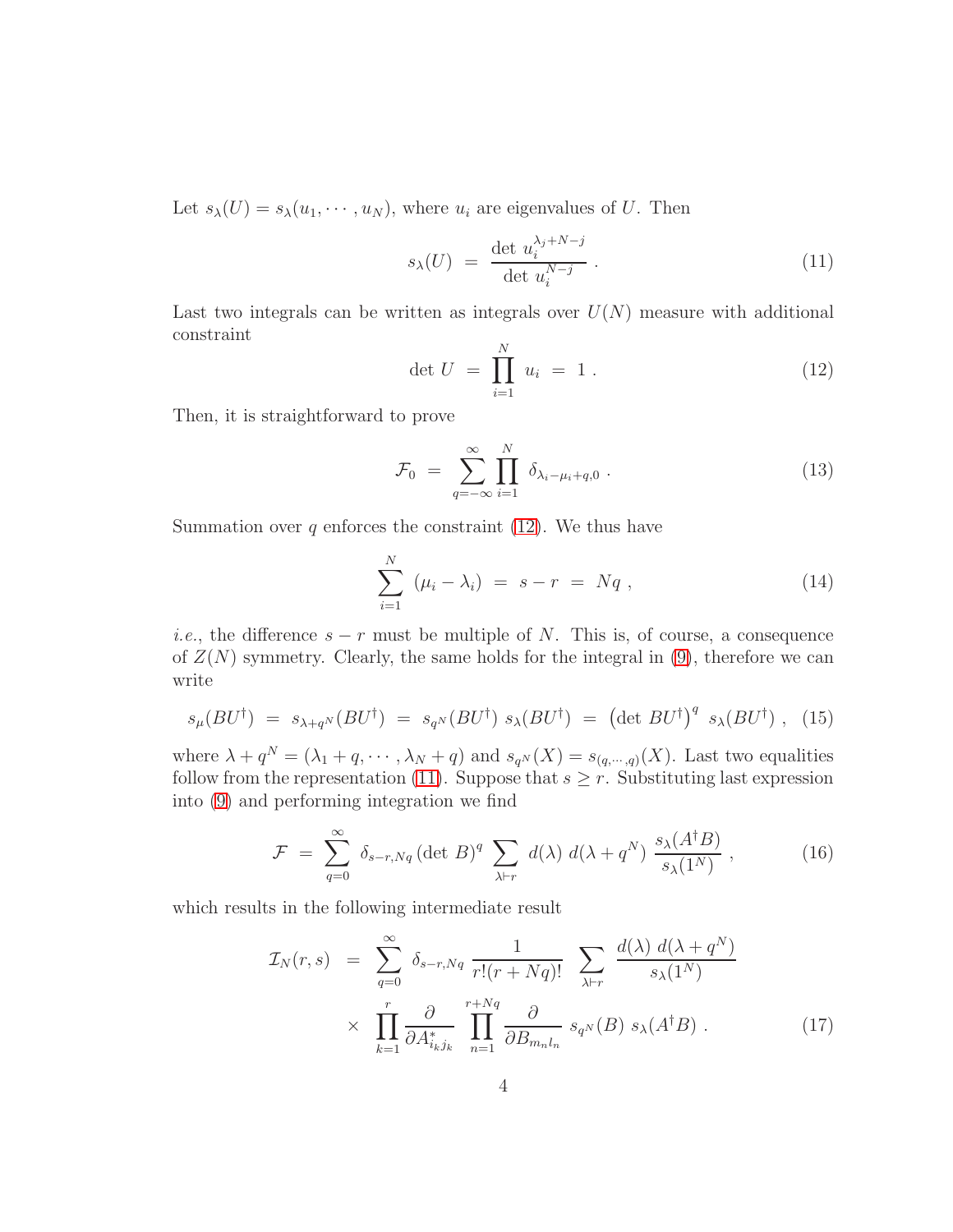The equality (det  $B)^q = s_{q^N}(B)$  was used here. To take all the derivatives one employs the relation between the Schur functions and the power sum symmetric functions  $(81)$ . This gives for the second line of  $(17)$ 

$$
\frac{1}{r!(Nq)!} \sum_{\sigma \in S_r} \sum_{\tau \in S_{Nq}} \chi_{\lambda}(\sigma) \chi_{q^N}(\tau) \sum_{a_1, \dots, a_r=1}^N \sum_{b_1, \dots, b_r=1}^N \sum_{c_1, \dots, c_{Nq}=1}^N
$$

$$
\prod_{k=1}^r \frac{\partial}{\partial A_{i_k j_k}^*} \prod_{n=1}^{r+Nq} \frac{\partial}{\partial B_{m_n l_n}} \prod_{k=1}^r A_{b_k a_k}^* B_{b_k a_{\sigma(k)}} \prod_{n=1}^{Nq} B_{c_n c_{\tau(n)}}.
$$
(18)

Taking all derivatives and performing summations over matrix indices  $a_i, b_i, c_i$  we finally obtain for  $s \geq r$ 

<span id="page-4-0"></span>
$$
\mathcal{I}_N(r,s) = \sum_{q=0}^{\infty} \delta_{s-r,Nq} \sum_{\sigma \in S_r} W g^{N,q}(\sigma) \sum_{\rho \in S_{r+Nq}} \prod_{k=1}^r \delta_{i_k, m_{\rho(k)}} \delta_{j_{\sigma(k)},l_{\rho(k)}}
$$
  
 
$$
\times \frac{1}{(Nq)!} \sum_{\tau \in S_{Nq}} \chi_{q^N}(\tau) \prod_{k=1}^{Nq} \delta_{m_{\rho(\tau(k)+r)},l_{\rho(k+r)}}, \qquad (19)
$$

where we defined the  $SU(N)$  Weingarten function as

<span id="page-4-1"></span>
$$
Wg^{N,q}(\sigma) = \frac{1}{r!(r+Nq)!} \sum_{\lambda \vdash r} \frac{d(\lambda)d(\lambda+q^N)}{s_{\lambda}(1^N)} \chi_{\lambda}(\sigma) . \tag{20}
$$

When  $r = s$  one restores the result [\(2\)](#page-0-4). The extension to  $r > s$  is trivial. The second line in [\(19\)](#page-4-0) can be re-written in an equivalent form through completely antisymmetric tensors with the help of identity

<span id="page-4-2"></span>
$$
\sum_{\tau \in S_{Nq}} \chi_{q^N}(\tau) \prod_{k=1}^{Nq} \delta_{m_{\tau(k)},l_k} = \frac{1}{(N!)^q} \sum_{\sigma \in S_{Nq}} \epsilon_{m_{\sigma(1)}\cdots m_{\sigma(N)}} \cdots
$$

$$
\epsilon_{m_{\sigma((q-1)N+1)}\cdots m_{\sigma(qN)}} \epsilon_{l_{\sigma(1)}\cdots l_{\sigma(N)}} \cdots \epsilon_{l_{\sigma((q-1)N+1)}\cdots l_{\sigma(qN)}}.
$$
(21)

While not so compact, this representation is more useful for practical calculations in LGT. The expressions [\(19\)](#page-4-0), [\(20\)](#page-4-1) and [\(21\)](#page-4-2) are main result of this paper. They allow to evaluate many  $SU(N)$  integrals and present the result in a compact form.

Similar result for the generating function

<span id="page-4-3"></span>
$$
\int_{SU(N)} dU \, (\text{Tr} JU)^r \, (\text{Tr} KU^{\dagger})^s \tag{22}
$$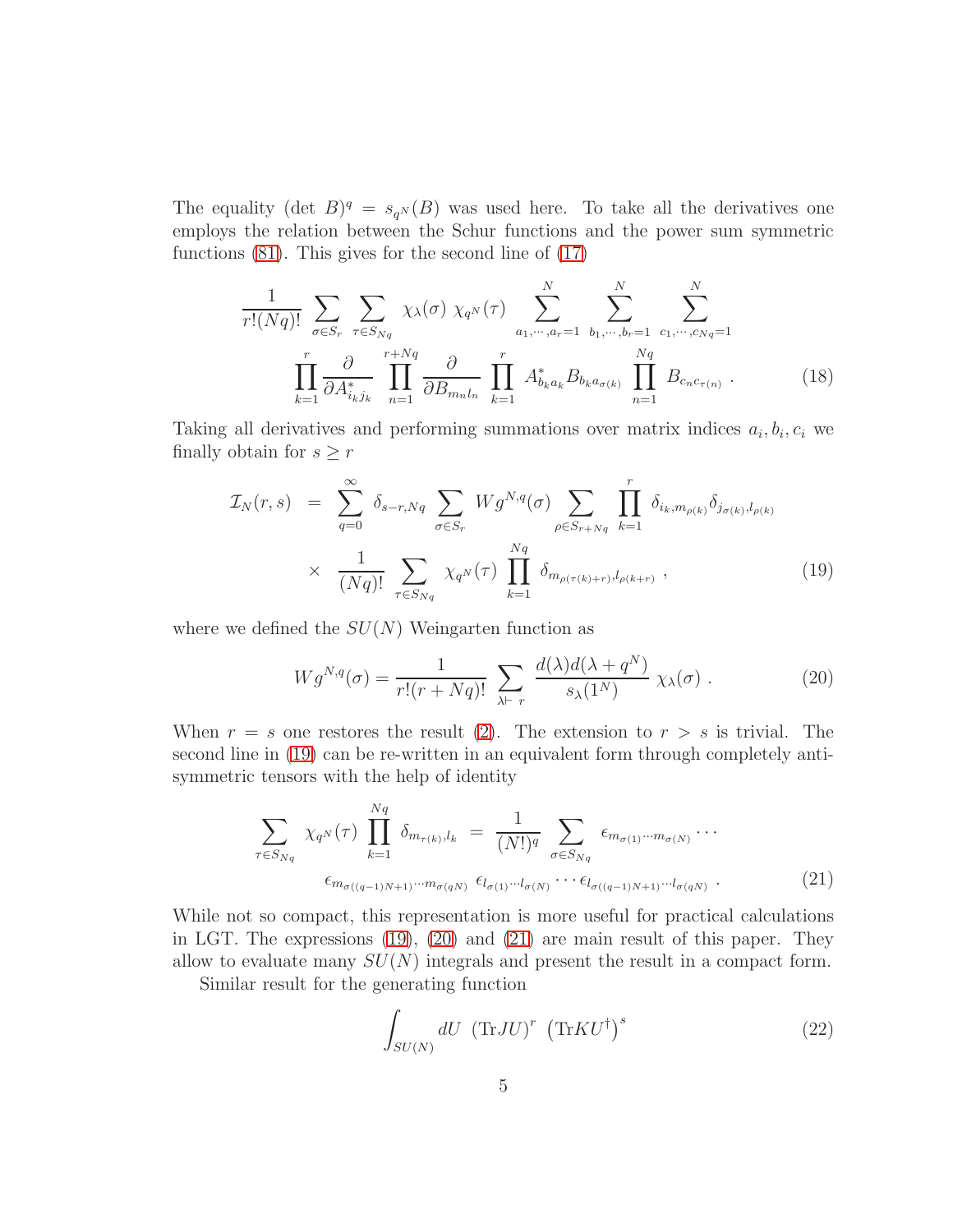has recently been derived in [\[32\]](#page-18-3). In this paper the authors define the  $SU(N)$ Weingarten function as

$$
\widetilde{Wg}^{N,q}(\sigma) = \frac{1}{(r!)^2} \sum_{\lambda \vdash r} \frac{d^2(\lambda)}{s_{\lambda}(1^{N+q})} \chi_{\lambda}(\sigma) . \tag{23}
$$

The relation between two definitions is given by

$$
\prod_{k=0}^{N-1} \frac{k!}{(k+q)!} \ \widetilde{Wg}^{N,q}(\sigma) \ = \ Wg^{N,q}(\sigma) \ . \tag{24}
$$

With this relation taken into account our result for the generating functional [\(22\)](#page-4-3) agree with that of [\[32\]](#page-18-3).

We finish this section with a conjecture about large- $N$  asymptotic behaviour of the  $SU(N)$  Weingarten function. In case of the  $U(N)$  group it is well-known and the leading term of the asymptotic expansion reads [\[19\]](#page-17-7)

<span id="page-5-0"></span>
$$
Wg^N(\sigma) = \frac{1}{N^r} \left( \prod_k \delta_{\sigma(k),k} + \mathcal{O}(N^{-1}) \right) , \qquad (25)
$$

if  $\sigma \in S_r$ . The simple way to obtain the leading term for the  $SU(N)$  group is to consider the integral [\(29\)](#page-6-0) (see next section). Then, one can readily find

$$
(r+Nq)! \sum_{\sigma \in S_r} Wg^{N,q}(\sigma)N^{|\sigma|} = Q_N(r,s) . \qquad (26)
$$

Here,  $|\sigma|$  is a number of cycles in the permutation  $\sigma$  and  $Q_N(r, s)$  is given in Eq.[\(31\)](#page-6-1). Taking asymptotics on the right-hand side of the last expression leads to the equality

$$
(r+Nq)! \sum_{\sigma \in S_r} Wg^{N,q}(\sigma)N^{|\sigma|} = \frac{(r+Nq)!}{(N!)^q} (1+\mathcal{O}(N^{-1})) . \tag{27}
$$

If we suppose that, similar to  $U(N)$  group, the leading contribution to the large-N expansion comes from the identity permutation  $\sigma(k) = k$  we obtain

<span id="page-5-1"></span>
$$
Wg^{N,q}(\sigma) = \frac{1}{N^r(N!)^q} \left( \prod_k \delta_{\sigma(k),k} + \mathcal{O}(N^{-1}) \right) . \tag{28}
$$

Note, that  $N^r(N!)^q \sim N^{r+Nq} = N^s$ .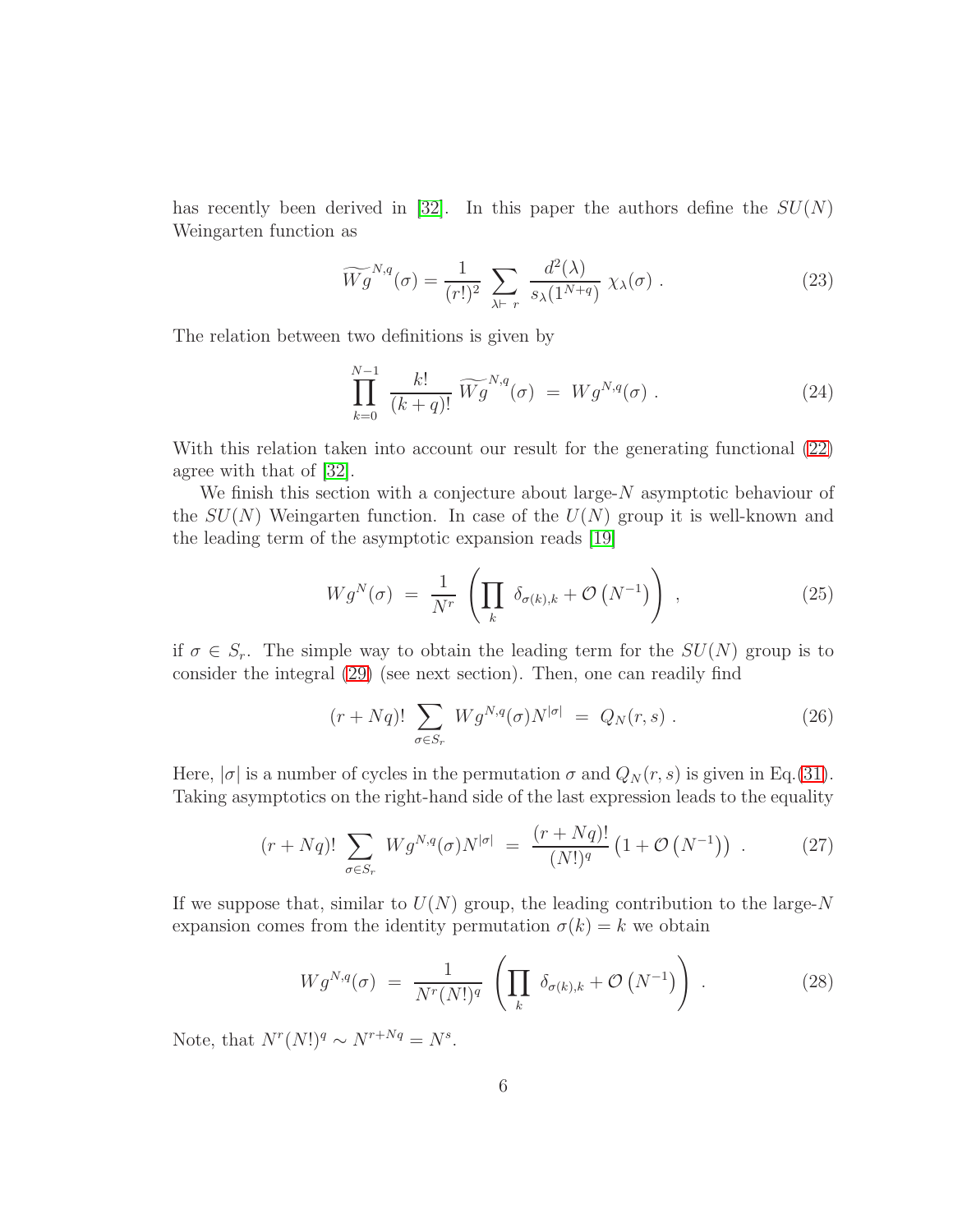### 3 Applications

In this section we apply the formula [\(19\)](#page-4-0) for the evaluation of various  $SU(N)$  integrals which often appear in some spin models and LGTs.

#### 3.1 Invariant integrals

The simplest integrals which can be calculated with the help of [\(19\)](#page-4-0) are those whose integrands depend only on the traces of the group elements

<span id="page-6-0"></span>
$$
Q_N(r,s) = \int_G dU \, (\text{Tr}U)^r \, (\text{Tr}U^*)^s \,, \tag{29}
$$

where  $G = U(N)$ ,  $SU(N)$ . Such integrals appear in the effective spin models describing the interaction of the Polyakov loops in the finite-temperature LGTs. Writing the traces as

$$
(\text{Tr} U)^s = \sum_{i_1=1}^N \cdots \sum_{i_s=1}^N \prod_{k=1}^s U_{i_k i_k}
$$
 (30)

one obtains the integral of the type [\(1\)](#page-0-3) or [\(5\)](#page-2-1). Using [\(3\)](#page-1-1) and [\(19\)](#page-4-0) one finds after summation over group indices

<span id="page-6-1"></span>
$$
Q_N(r,s) = \begin{cases} \delta_{r,s} \sum_{\lambda \vdash s} d^2(\lambda) , G = U(N) , \\ \sum_{q=-\infty}^{\infty} \delta_{s-r,qN} \sum_{\lambda \vdash \min(r,s)} d(\lambda) d(\lambda + |q|^N) , G = SU(N) . \end{cases}
$$
(31)

Of course, the simpler way to compute [\(29\)](#page-6-0) is to use the expansion  $(TrU)^s$  =  $(u_1 + u_2 + \cdots + u_N)^s = \sum_{\lambda \vdash s} d(\lambda) s_\lambda(U)$ . Then, the result [\(31\)](#page-6-1) follows from the orthogonality of the Schur functions.

The next example is provided by the coefficients of the character expansion of an invariant function  $H(x, y)$ 

<span id="page-6-2"></span>
$$
C_{\lambda}(a,b) = \int_{G} dU \ s_{\lambda}(U) \ H\left(\frac{a}{2} \text{Tr}U, \frac{b}{2} \text{Tr}U^{\dagger}\right) \ . \tag{32}
$$

For the most common case  $H(x, y) = e^{x+y}$  the result is well known for many decades and reads for  $G = SU(N)$ 

<span id="page-6-3"></span>
$$
C_{\lambda}(a,b) = \left(\frac{b}{a}\right)^{\frac{1}{2}|\lambda|} \sum_{m=-\infty}^{\infty} \left(\frac{b}{a}\right)^{\frac{1}{2}Nm} \det I_{\lambda_i - i + j + m}(\sqrt{ab})_{1 \le i,j \le N} , \qquad (33)
$$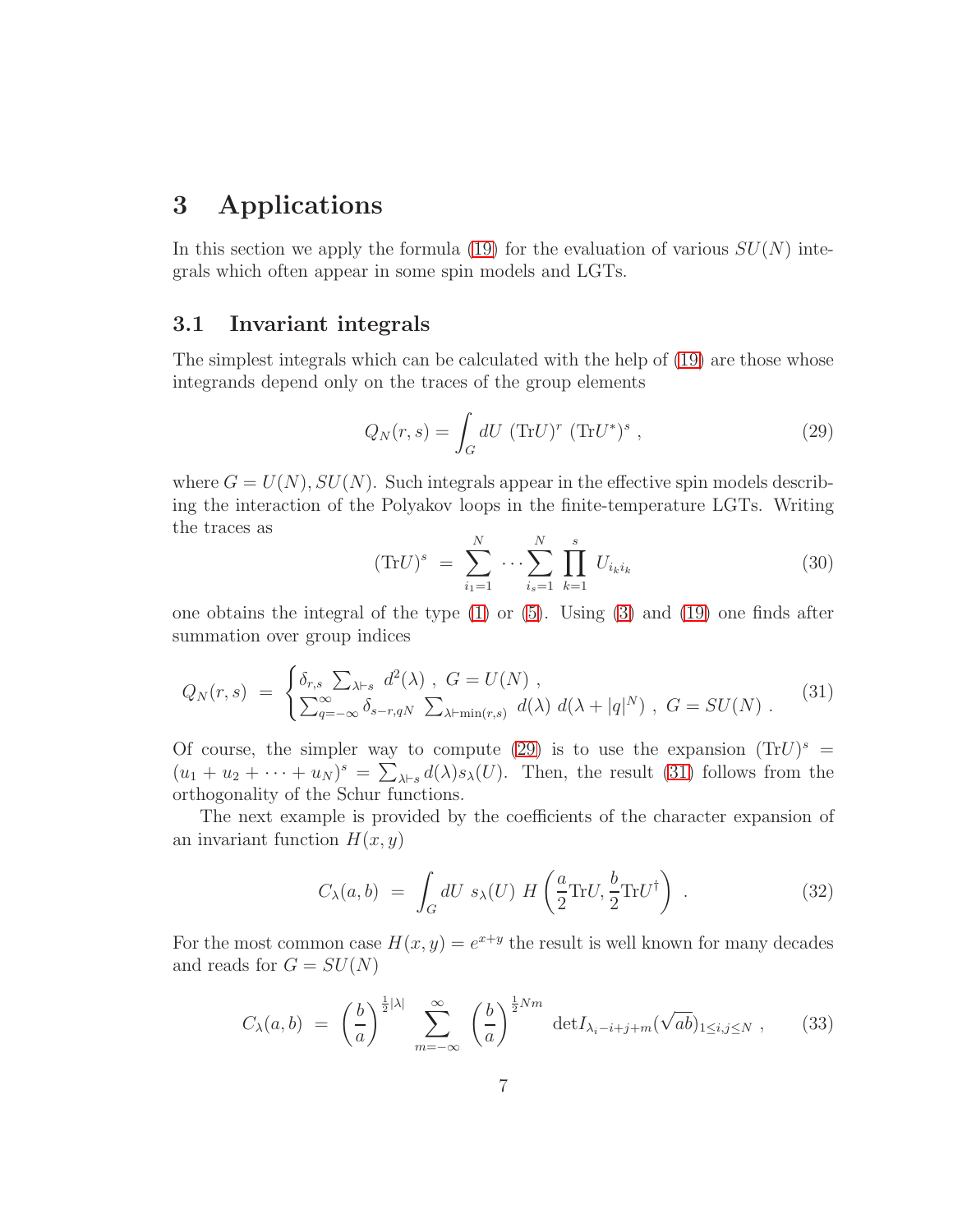where  $|\lambda| = \sum_i \lambda_i$ . Only term with  $m = 0$  contributes for  $U(N)$  group. An alternative expression for the coefficients  $C_{\lambda}$  can be obtained with the help of [\(19\)](#page-4-0). First, using the Taylor expansion of the function  $H(x, y)$ , the Eq.[\(32\)](#page-6-2) is written as

$$
C_{\lambda}(a,b) = \sum_{r=0}^{\infty} \sum_{s=0}^{\infty} h(r,s) \frac{(a/2)^r}{r!} \frac{(b/2)^s}{s!} \int_G dU \ s_{\lambda}(U) \ (\text{Tr}U)^r \ (\text{Tr}U^{\dagger})^s \ , \qquad (34)
$$

where  $h(r,s) = \frac{\partial^{r+s} H(a,b)}{\partial a^r \partial b^s}$ ∂ar∂b<sup>s</sup>  $\Big|_{a=b=0}$ . The last integral can again be presented as an integral over the power sum symmetric functions following Eqs.[\(6\)](#page-2-2)-[\(8\)](#page-2-3) and using the relations [\(81\)](#page-15-2), [\(82\)](#page-15-0). This leads to the computation of the integral of the form

$$
\int_G dU \ P_{\sigma}(U) \ P_{1^r}(A^{\dagger}U) \ P_{1^s}(BU^{\dagger}) \ , \ \sigma \in S_{|\lambda|} \ , \ |\lambda| = \sum_i \lambda_i \ . \tag{35}
$$

Repeating all the calculations from the previous section for the last integral we end up with the following result

<span id="page-7-0"></span>
$$
C_{\lambda}(a,b) = \sum_{r=0}^{\infty} \sum_{s=0}^{\infty} h(r,s) \frac{(a/2)^r}{r!} \frac{(b/2)^s}{s!} \sum_{\mu \vdash r} \sum_{\nu \vdash s} C_{\lambda \mu}^{\nu}(G) d(\mu) d(\nu).
$$
 (36)

The Littlewood-Richardson coefficients  $C^{\nu}_{\lambda \mu}(G)$  appear in the final answer in the form

$$
C_{\lambda\ \mu}^{\nu}(U(N)) = \frac{1}{r!s!} \sum_{\sigma \in S_r} \sum_{\tau \in S_s} \chi_{\lambda}(\sigma) \chi_{\mu}(\tau) \chi_{\nu}([\sigma : \tau]) \tag{37}
$$

for  $G = U(N)$  and

<span id="page-7-1"></span>
$$
C_{\lambda \mu}^{\nu}(SU(N)) = \sum_{q=0}^{\infty} (Nq)! \frac{d(\nu + |q|^N)}{s_{\nu}(1^N)} \sum_{\rho \vdash s + Nq} \frac{s_{\rho}(1^N)}{d(\rho)} C_{\nu \ Nq}^{\rho}(U(N)) C_{\lambda \ \mu}^{\rho}(U(N)) \tag{38}
$$

for  $G = SU(N)$ . The permutation  $[\sigma : \tau] \in S_{r+s}$  is defined as

$$
[\sigma : \tau](k) = \begin{cases} \sigma(k), & k \leq r, \\ \tau(k-r) + r, & r < k \leq r + s. \end{cases}
$$
 (39)

The constraints on partitions  $r + |\lambda| = s$  for  $U(N)$  and  $r + |\lambda| = s + Nq$  for  $SU(N)$ are evident from the Littlewood-Richardson coefficients. The expression [\(36\)](#page-7-0) can be further simplified using the summation formula

$$
\sum_{\mu \vdash r} C_{\lambda \mu}^{\nu}(U(N)) d(\mu) = d(\nu/\lambda). \tag{40}
$$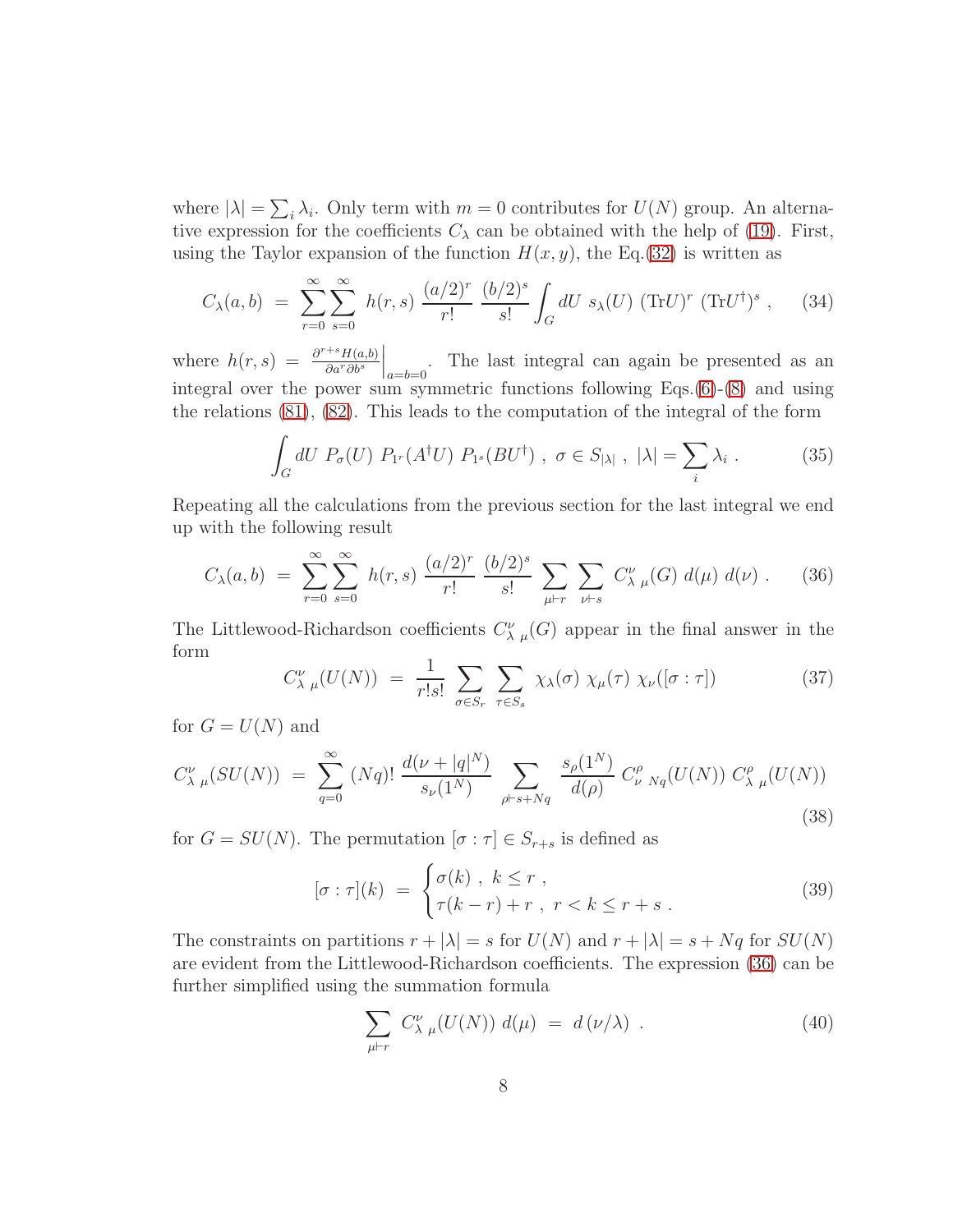Here,  $d(\nu/\lambda)$  is the dimension of a skew representation defined by a corresponding skew Young diagram

$$
d(\nu/\lambda) = \frac{1}{|\lambda|!} \sum_{\sigma \in S_{|\lambda|}} \chi_{\nu}([I : \sigma]) \chi_{\lambda}(\sigma) . \tag{41}
$$

Then, e.g. for  $U(N)$  we get a simple expression

<span id="page-8-3"></span>
$$
C_{\lambda}(a,b) = \sum_{r=0}^{\infty} h(r,r+|\lambda|) \frac{(ab/4)^r}{r!} \frac{(b/2)^{|\lambda|}}{(r+|\lambda|)!} \sum_{\nu \vdash r+|\lambda|} d(\nu/\lambda) d(\nu) \tag{42}
$$

and similar formula can be written down for  $SU(N)$  if one uses Eqs.[\(36\)](#page-7-0), [\(38\)](#page-7-1).

### 3.2 One-link integrals

Consider the following integral over  $G = U(N)$ ,  $SU(N)$  with arbitrary  $N \times N$  matrices A, B

<span id="page-8-1"></span>
$$
Z_G(A, B) = \int_G dU \exp\left[\frac{\beta}{2} \left( \text{Tr}AU + \text{Tr}BU^{\dagger} \right) \right] \,. \tag{43}
$$

Expanding the integrand in the Taylor series one gets

$$
Z_G(A,B) = \sum_{r=0}^{\infty} \sum_{s=0}^{\infty} \frac{(\beta/2)^{r+s}}{r!s!} \int_G dU (\text{Tr}AU)^r (\text{Tr}BU^{\dagger})^s . \tag{44}
$$

This can be presented as

$$
Z_G(A, B) = \sum_{r=0}^{\infty} \sum_{s=0}^{\infty} \frac{(\beta/2)^{r+s}}{r!s!} \sum_{i_1 \cdots i_r} \sum_{j_1 \cdots j_r} \sum_{m_1 \cdots m_s} \sum_{l_1 \cdots l_s} \prod_{k=1}^r A_{i_k j_k} \prod_{n=1}^s B_{l_n m_n} \mathcal{I}_N(r, s) .
$$
\n(45)

Using the result of the previous section [\(19\)](#page-4-0) for the group integral we can calculate all summations over group indices and over all permutations. All necessary formulae to do this are given in the Appendix. We find for  $G = SU(N)$ 

<span id="page-8-2"></span>
$$
Z_{SU(N)}(A,B) = \sum_{s=0}^{\infty} \sum_{q=-\infty}^{\infty} \frac{1}{s!} \left(\frac{\beta}{2}\right)^{2s+N|q|} \left(\det C\right)^{|q|} \sum_{\sigma \in S_s} W g^{N,q}(\sigma) P_{\sigma}(AB) \ . \tag{46}
$$

With the help of [\(80\)](#page-15-3) and [\(83\)](#page-15-1) this can be re-written as

<span id="page-8-0"></span>
$$
Z_{SU(N)}(A,B) = \sum_{s=0}^{\infty} \sum_{q=-\infty}^{\infty} \left(\frac{\beta}{2}\right)^{2s+N|q|} \sum_{\lambda \vdash s} \frac{d(\lambda)d(\lambda+|q|^N)}{s!(s+N|q|)!} \frac{s_{\lambda}(AB)}{s_{\lambda}(1^N)} \left(\det C\right)^{|q|},\tag{47}
$$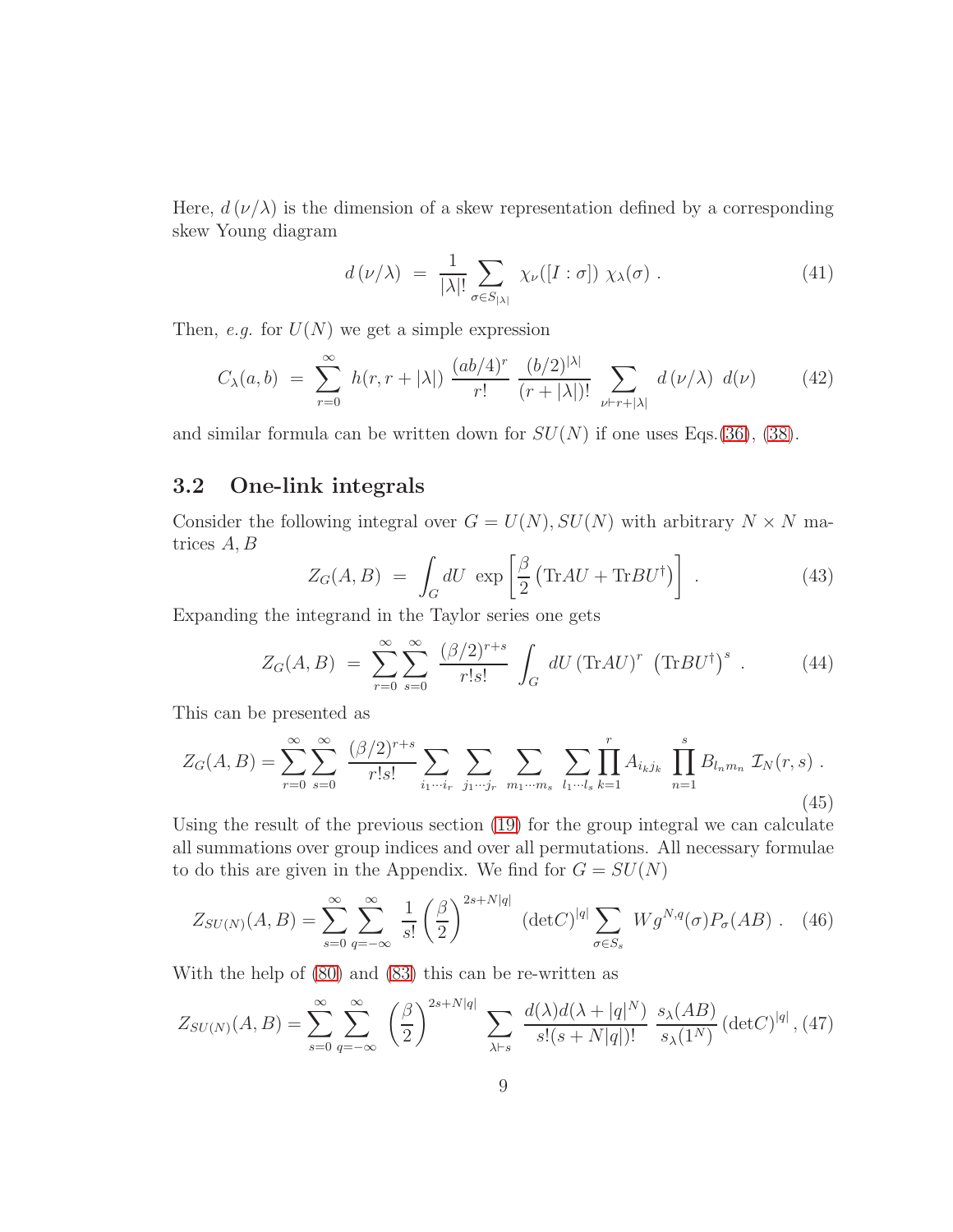where  $C = A$  if  $q > 0$  and  $C = B$  if  $q < 0$ . Equivalent form of [\(47\)](#page-8-0) reads

<span id="page-9-0"></span>
$$
Z_{SU(N)}(A,B) = \sum_{q=-\infty}^{\infty} \sum_{\lambda_1 \ge \lambda_2 \ge \dots \ge \lambda_N \ge 0} \left(\frac{\beta}{2}\right)^{2\sum_{i} \lambda_i + N|q|} \frac{d(\lambda) d(\lambda + |q|^N)}{(\sum_{i} \lambda_i) \, (\sum_{i} \lambda_i + N|q|)!}
$$
  
 
$$
\times \frac{s_{\lambda}(AB)}{s_{\lambda}(1^N)} \ (\text{det}C)^{|q|} . \tag{48}
$$

When  $B = 0$  the last formula reduces to

$$
Z_{SU(N)}(A,0) = \sum_{q=0}^{\infty} \left(\frac{\beta}{2}\right)^{Nq} \left(\det A\right)^q \prod_{k=0}^{N-1} \frac{k!}{(q+k)!} \ . \tag{49}
$$

This result coincides with [\[16\]](#page-17-3) for  $A = aI$ , where I is a unit matrix. For  $U(N)$  group [\(48\)](#page-9-0) simplifies to

<span id="page-9-1"></span>
$$
Z_{U(N)}(A,B) = \sum_{\lambda_1 \geq \lambda_2 \geq \dots \geq \lambda_N \geq 0} \left(\frac{\beta}{2}\right)^{2\sum_i \lambda_i} \frac{d^2(\lambda)}{\left(\left(\sum_i \lambda_i\right)!\right)^2} \frac{s_{\lambda}(AB)}{s_{\lambda}(1^N)}\,. \tag{50}
$$

Integrals of the more general form

$$
Z_G(A, B, C_k, D_l) = \int_G dU \prod_k \text{Tr} C_k U \prod_l \text{Tr} D_l U^{\dagger} \exp \left[ \frac{\beta}{2} \left( \text{Tr} A U + \text{Tr} B U^{\dagger} \right) \right] (51)
$$

can be evaluated by differentiating the basic integral [\(43\)](#page-8-1), for example

$$
Z_G(A, B, C, D) = \left. \frac{\partial^2}{\partial h_1 \partial h_2} \ Z_G(A + h_1 C, B + h_2 D) \right|_{h_1 = h_2 = 0} . \tag{52}
$$

The final result is quite cumbersome and will not be given here.

#### 3.3 Staggered fermions

Formulae [\(46\)](#page-8-2)-[\(50\)](#page-9-1) can be further specified for many particular cases. As an important example, let us consider the partition function with staggered fermions. For  $N_f$  flavours of the staggered fermions the matrices A and B from [\(43\)](#page-8-1) read

<span id="page-9-2"></span>
$$
A^{ij} = \eta_{\nu}(x) y_{\nu} \sum_{f=1}^{N_f} \bar{\psi}_f^i(x) \psi_f^j(x + e_{\nu}), \qquad (53)
$$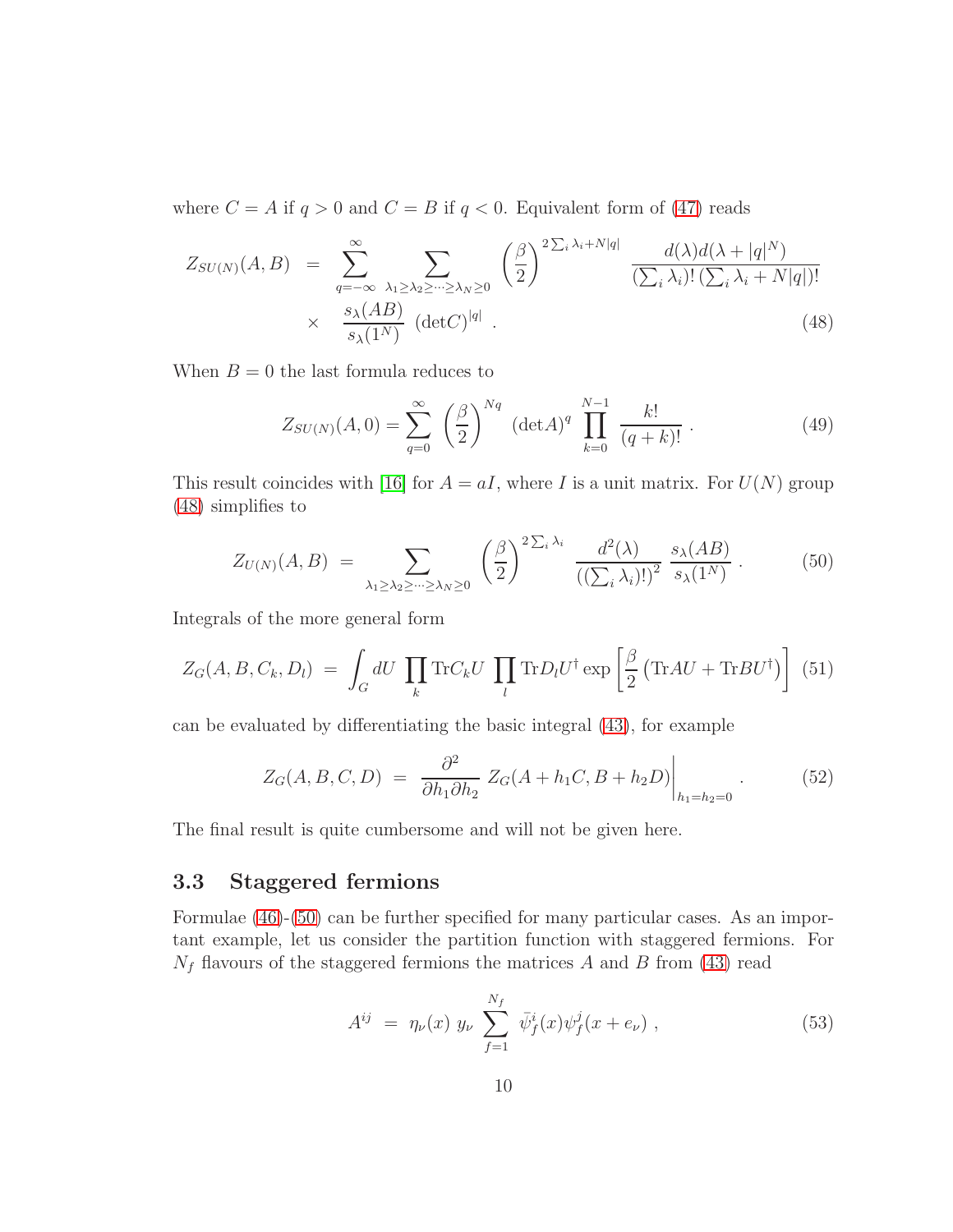<span id="page-10-0"></span>
$$
B^{ij} = -\eta_{\nu}(x) y_{\nu}^{-1} \sum_{f=1}^{N_f} \bar{\psi}_f^i(x + e_{\nu}) \psi_f^j(x) . \qquad (54)
$$

 $\eta_{\nu}(x)$  is given by

$$
\eta_0(x) = 1 \; ; \; \eta_\nu(x) = \; \xi \; (-1)^{x_0 + x_1 + \dots + x_{\nu - 1}} \; , \; \nu = 1, \cdots, d \; . \tag{55}
$$

 $\xi = a_t/a_s$  is the lattice anisotropy and the chemical potential  $\mu$  is introduced via  $y_{\nu}$ 

$$
y_{\nu} = \begin{cases} \exp(\mu), \ \nu = 0 \ , \ \mu = a_t \mu_q \\ 1, \ \nu = 1, \cdots, d \ . \end{cases} \tag{56}
$$

We define the composite meson fields as

$$
\sigma_{ff'}(x) = \sum_{i=1}^{N} \bar{\psi}_f^i(x) \psi_{f'}^i(x) \tag{57}
$$

and the composite (anti-)baryon fields as

$$
B_{f_1\ldots f_N}(x) = \frac{1}{N!} \sum_{i_1\ldots i_N=1}^N \epsilon_{i_1\ldots i_N} \psi_{f_1}^{i_1}(x) \cdots \psi_{f_N}^{i_N}(x) , \qquad (58)
$$

$$
\bar{B}_{f_1\ldots f_N}(x) = \frac{1}{N!} \sum_{i_1\ldots i_N=1}^N \epsilon_{i_1\ldots i_N} \,\bar{\psi}_{f_1}^{i_N}(x) \cdots \bar{\psi}_{f_N}^{i_1}(x) \,. \tag{59}
$$

Consider first the  $U(N)$  model [\(50\)](#page-9-1). Using representation [\(89\)](#page-16-4) for the Schur functions and definitions  $(53)$ ,  $(54)$  it is easy to prove that

$$
\text{Tr}(AB)^j = (\eta_{\nu}(x))^{2j} (-1)^{j+1} \text{Tr } \Sigma^j , \qquad (60)
$$

where we introduced matrix

$$
\Sigma_{f_1 f_2} = \sum_{f=1}^{N_f} \sigma_{f_1 f}(x) \sigma_{f f_2}(x + e_{\nu}). \tag{61}
$$

Substituting this result into [\(50\)](#page-9-1) and using  $\sum i\tau_i = s$ , we obtain ( $\beta = 1$ )

<span id="page-10-1"></span>
$$
Z_{U(N)}(A,B) = \sum_{s=0}^{NN_f} \left(\frac{\eta_{\nu}(x)}{2}\right)^{2s} \sum_{\lambda \vdash s} \frac{d^2(\lambda)}{(s!)^2} \frac{s_{\lambda'}(\Sigma)}{s_{\lambda}(1^N)}.
$$
 (62)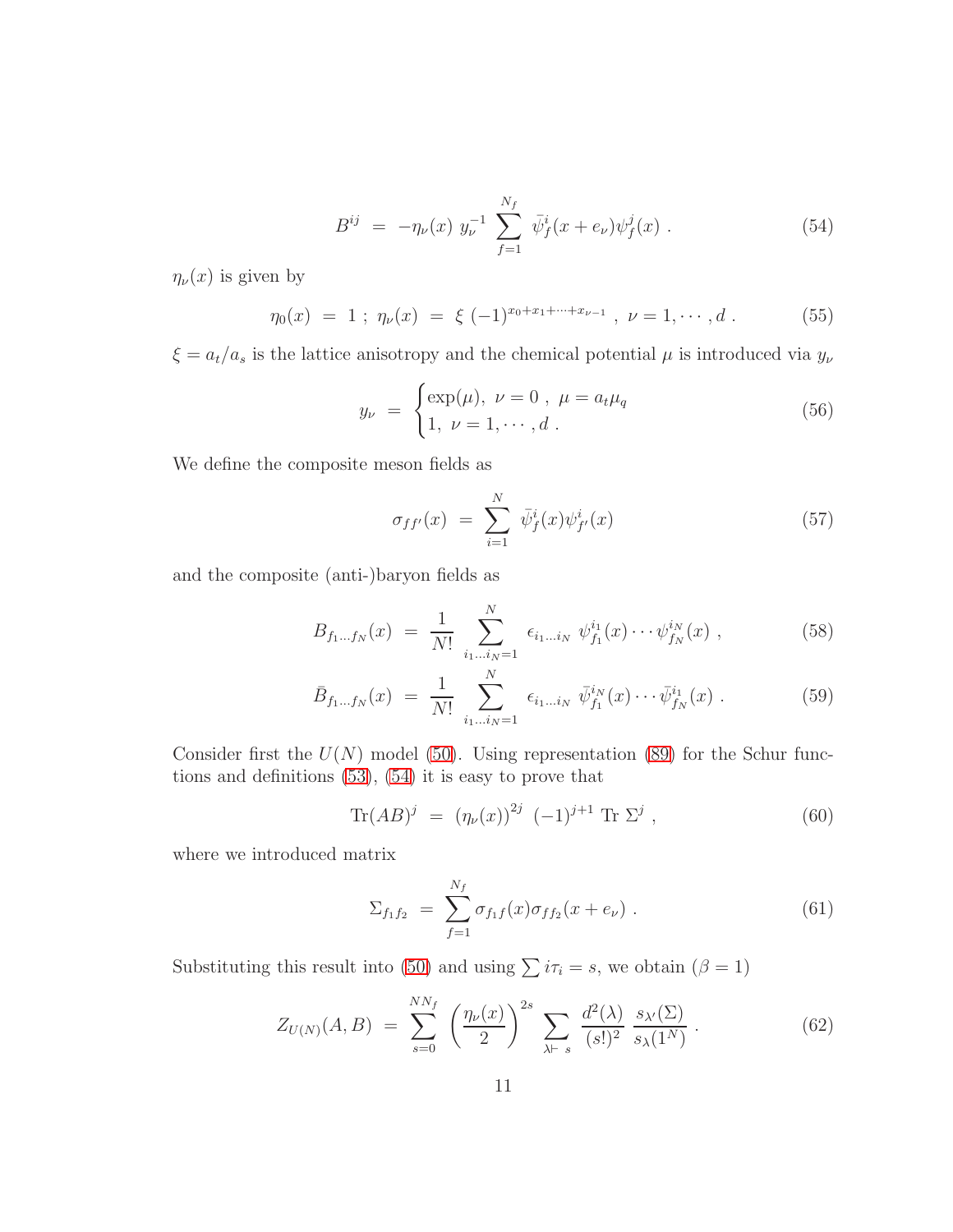Here,  $\lambda'$  is a representation dual to  $\lambda$ . The dual representation is defined by exchanging raws and columns in the corresponding Young diagram, *i.e.*  $\lambda'_i = \sum_j \mathbf{1}_{\lambda_j \geq i}$ . In order to extend this result to  $SU(N)$  we need to calculate determinants of A and B matrices. They are

$$
\det A = (-1)^{\frac{N(N-1)}{2}} N! (\eta_{\nu}(x) y_{\nu})^N \sum_{f_i=1}^{N_f} \bar{B}_{f_1 \dots f_N}(x) B_{f_1 \dots f_N}(x + e_{\nu}), \qquad (63)
$$

$$
\det B = (-1)^{\frac{N(N-1)}{2}} N! (-\eta_{\nu}(x) y_{\nu}^{-1})^N \sum_{f_i=1}^{N_f} \bar{B}_{f_1 \dots f_N}(x + e_{\nu}) B_{f_1 \dots f_N}(x) . \tag{64}
$$

The factor  $(-1)^{\frac{N(N-1)}{2}}$  appears due to  $\sum_{i=0}^{N-1} i = \frac{N(N-1)}{2}$  $\frac{\sqrt{2}-1}{2}$  commutations of the fermion fields to gather them into baryons. Combining these expressions with [\(62\)](#page-10-1) and [\(47\)](#page-8-0) we can write down the partition function with an arbitrary number of staggered fermion flavours as

$$
Z_{SU(N)}(A,B) = Z_{U(N)}(A,B) + \sum_{q=1}^{N_f} (-1)^{\frac{N(N-1)}{2}q} (N!)^q \sum_{s=0}^{N(N_f-q)} \left(\frac{\eta_{\nu}(x)}{2}\right)^{2s+Nq}
$$
  
 
$$
\times \sum_{\lambda \vdash s} \frac{d(\lambda) d(\lambda + q^N)}{s!(s+Nq)!} \frac{s_{\lambda'}(\Sigma)}{s_{\lambda}(1^N)} \left[y_{\nu}^{Nq} Q^q + (-1)^{Nq} y_{\nu}^{-Nq} \bar{Q}^q\right], \quad (65)
$$

where notations have been used

$$
Q = \sum_{f_i=1}^{N_f} \bar{B}_{f_1...f_N}(x) B_{f_1...f_N}(x + e_{\nu}),
$$
  
\n
$$
\bar{Q} = \sum_{f_i=1}^{N_f} \bar{B}_{f_1...f_N}(x + e_{\nu}) B_{f_1...f_N}(x) .
$$
\n(66)

As the simplest case, consider one-flavour system. Then, the matrix  $\Sigma$  becomes a scalar  $\Sigma = \sigma(x)\sigma(x + e_\nu)$  and the summation over  $\lambda$  consists of one term, namely  $\lambda' = (s, 0, \dots, 0)$  (or  $\lambda_i = 1, i \in [1, s]$  and zero otherwise). This, together with [\(88\)](#page-16-5), yields

$$
Z_{SU(N)}(A,B) = \sum_{s=0}^{N} \left(\frac{\eta_{\nu}(x)}{2}\right)^{2s} \frac{(N-s)!}{s!N!} \left(\sigma(x)\sigma(x+e_{\nu})\right)^{s}
$$

$$
+(-1)^{\frac{N(N-1)}{2}} \left(\frac{\eta_{\nu}(x)}{2}\right)^{N} \left[y_{\nu}^{N}\bar{B}(x)B(x+e_{\nu}) + (-1)^{N}y_{\nu}^{-N}\bar{B}(x+e_{\nu})B(x)\right].
$$
 (67)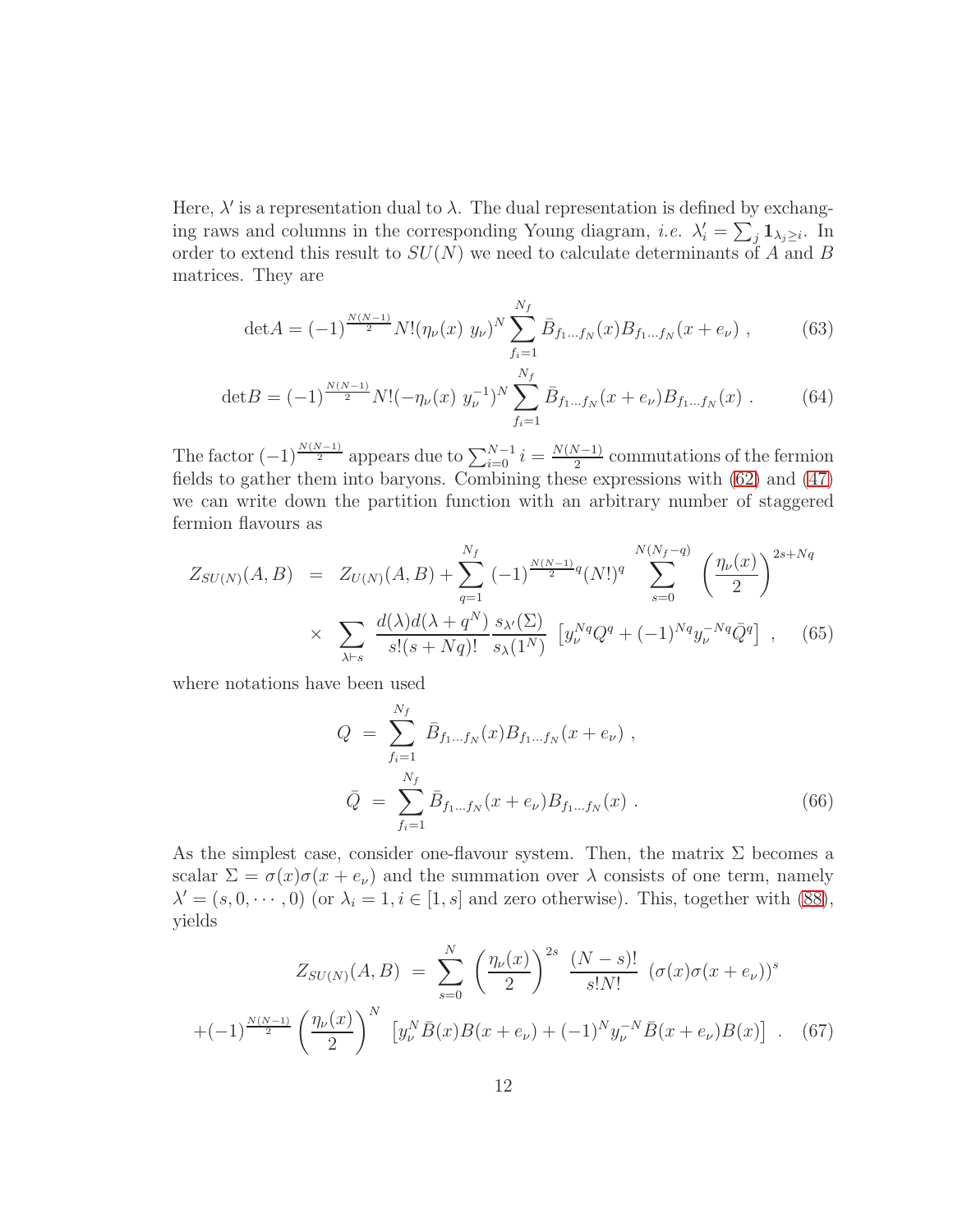This agrees with the well-known result of Ref. [\[33\]](#page-18-4). Similar method of computing one-link integral with one flavour of the staggered fermions has been used in [\[34\]](#page-18-5). Slightly more complicated is the case of two staggered flavours,  $N_f = 2$ . Parameterizing  $\lambda'$  as  $\lambda' = (u_1, u_2), u_1 + u_2 = s, N \geq u_1 \geq u_2 \geq 0$  and utilizing the property [\(88\)](#page-16-5) of the Schur functions we present result for the two-flavour partition function as

$$
Z_{SU(N)}(A,B) = Z_0 + Z_1 + Z_2 , \qquad (68)
$$

$$
Z_0 = \sum_{\substack{u_1 \ge u_2 \ge 0}}^N \left( \frac{\eta_{\nu}(x)}{2} \right)^{2(u_1 + u_2)} \frac{(u_1 - u_2 + 1)(N - u_1)!(N - u_2 + 1)!}{(u_1 + 1)! u_2! N! (N + 1)!}
$$
  
 
$$
\times \sum_{i=0}^{\left[\frac{u_1 - u_2}{2}\right]} C_{u_1 - u_2 - i}^i (-1)^i (\det \Sigma)^{u_2 + i} (\text{Tr} \Sigma)^{u_1 - u_2 - 2i} , \qquad (69)
$$

$$
Z_{1} = \sum_{u_{1} \ge u_{2} \ge 0}^{N} \left( \frac{\eta_{\nu}(x)}{2} \right)^{2(u_{1}+u_{2})+N} \frac{(u_{1}-u_{2}+1)(N-u_{1}+1)!(N-u_{2}+2)!}{(u_{1}+1)!u_{2}!(N+1)!(N+2)!} (70)
$$
  

$$
(-1)^{\frac{N(N-1)}{2}} [y_{\nu}^{N}Q + (-1)^{N}y_{\nu}^{-N}\bar{Q}] \sum_{i=0}^{\left[\frac{u_{1}-u_{2}}{2}\right]} C_{u_{1}-u_{2}-i}^{i}(-1)^{i} (\det \Sigma)^{u_{2}+i} (\text{Tr}\Sigma)^{u_{1}-u_{2}-2i},
$$

$$
Z_2 = \left(\frac{\eta_{\nu}(x)}{2}\right)^{2N} \frac{1}{(N+1)} \left[y_{\nu}^{2N}Q^2 + y_{\nu}^{-2N}\bar{Q}^2\right] \ . \tag{71}
$$

Here,  $C_k^i$  are the binomial coefficients. To calculate the Schur functions we have used their relations with the complete symmetric functions  $h_k$  and the elementary symmetric functions  $e_k$ , [\(86\)](#page-15-4)-[\(87\)](#page-16-6).

#### 3.4 Reduced principal chiral model

Our last example is the so-called reduced principal chiral model whose partition function reads

<span id="page-12-0"></span>
$$
Z = \int_G dU \, \exp\left[\beta \sum_{\mu=1}^d \text{ReTr} U \Gamma_{\mu} U^{\dagger} \Gamma_{\mu}^{\dagger}\right] \,. \tag{72}
$$

The matrices  $\Gamma_{\mu} \in SU(N)$  and satisfy certain commutation relations exact form of which is not important here. It is expected that the reduced model gives an exact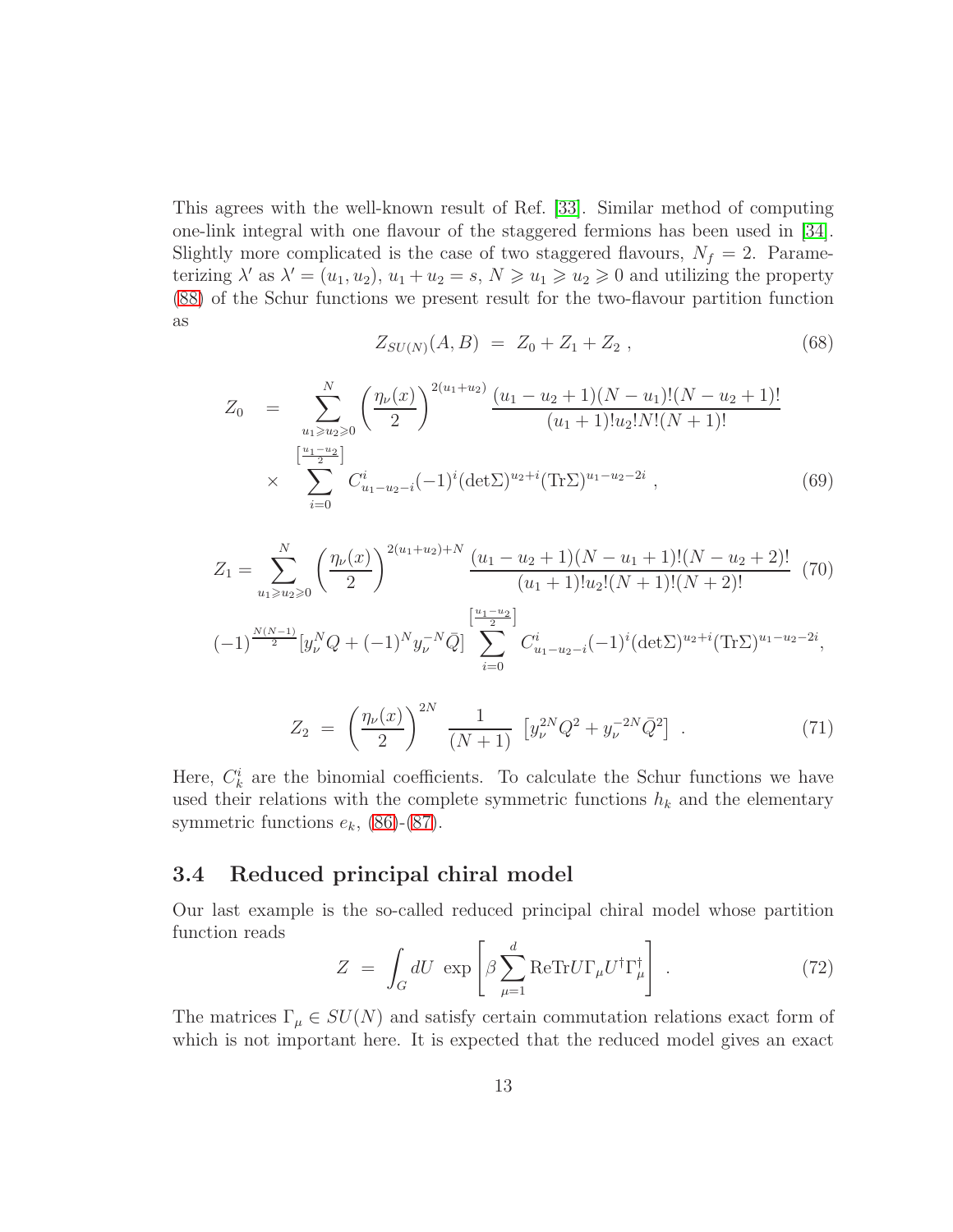solution for the principal chiral model in the large- $N$  limit (see, for instance ( [\[35\]](#page-18-6)) and refs. therein). Here we discuss the group integration in [\(72\)](#page-12-0) using the method of the Weingarten functions. For simplicity, we restrict ourself to the two-dimensional case. Expanding the integrand into two character series and using the relation [\(81\)](#page-15-2) again one finds

$$
Z = \sum_{\lambda_1} \sum_{\lambda_2} \frac{C_{\lambda_1}(\beta) C_{\lambda_2}(\beta)}{|\lambda_1|! |\lambda_2|!} \sum_{\sigma_1 \in S_{|\lambda_1|}} \sum_{\sigma_2 \in S_{|\lambda_2|}} \chi_{\lambda_1}(\sigma_1) \chi_{\lambda_2}(\sigma_2) J_{\sigma_1, \sigma_2}(\{\Gamma_{\mu}\}) , \quad (73)
$$

where  $C_{\lambda_i}(\beta)$  are given by either [\(33\)](#page-6-3) or [\(42\)](#page-8-3) and the resulting group integral takes the form

$$
J_{\sigma_1,\sigma_2}(\{\Gamma_\mu\}) = \int_G dU \ P_{\sigma_1}(U\Gamma_1 U^\dagger \Gamma_1^\dagger) \ P_{\sigma_2}(U\Gamma_2 U^\dagger \Gamma_2^\dagger) \ . \tag{74}
$$

Applying Eq.[\(82\)](#page-15-0) one sees the last integral is of a type [\(5\)](#page-2-1), therefore the equation [\(19\)](#page-4-0) can be used (it is sufficient to take only the term with  $q = 0$  in the limit of large  $N$ ) and gives after partial summation over group indices

<span id="page-13-0"></span>
$$
J_{\sigma_1,\sigma_2}(\{\Gamma_{\mu}\}) = \sum_{\tau,\rho \in S_{r_1+r_2}} W g^N(\tau^{-1}\rho) \overline{P}_{\tau,\tau}(\{\Gamma_{\mu}\}) \overline{P}_{\rho \sigma_1,\rho \sigma_2}(\{\Gamma_{\mu}^{\dagger}\}) . \tag{75}
$$

We introduced here the following invariant function

$$
\overline{P}_{\tau,\pi}(\{\Gamma_{\mu}\}) = \sum_{i_1,\cdots,i_{r_1+r_2}} \prod_{k=1}^{r_1} \Gamma_1^{i_{\tau(k)},i_k} \prod_{k=1}^{r_2} \Gamma_2^{i_{\pi(r_1+k)},i_{r_1+k}} . \tag{76}
$$

The right-hand side of the last equation can be expressed in terms of traces of products of matrices  $\Gamma_{\mu}$ . Detailed investigation will be published elsewhere. Here we would like to emphasize that we expect certain simplifications in the large-N limit which is the only one relevant here. Indeed, taking the asymptotics of the Weingarten function [\(25\)](#page-5-0) in Eq.[\(75\)](#page-13-0) we obtain

$$
J_{\sigma_1,\sigma_2}(\{\Gamma_\mu\}) = \sum_{\rho \in S_{r_1+r_2}} \frac{1}{N^{r_1+r_2}} \overline{P}_{\rho,\rho}(\{\Gamma_\mu\}) \overline{P}_{\rho \sigma_1,\rho \sigma_2}(\{\Gamma_\mu^{\dagger}\}) . \tag{77}
$$

### 4 Summary and perspectives

In this article we have calculated certain integrals over  $SU(N)$  group. The basic integral [\(5\)](#page-2-1) is of polynomial type whose integrand includes product of an arbitrary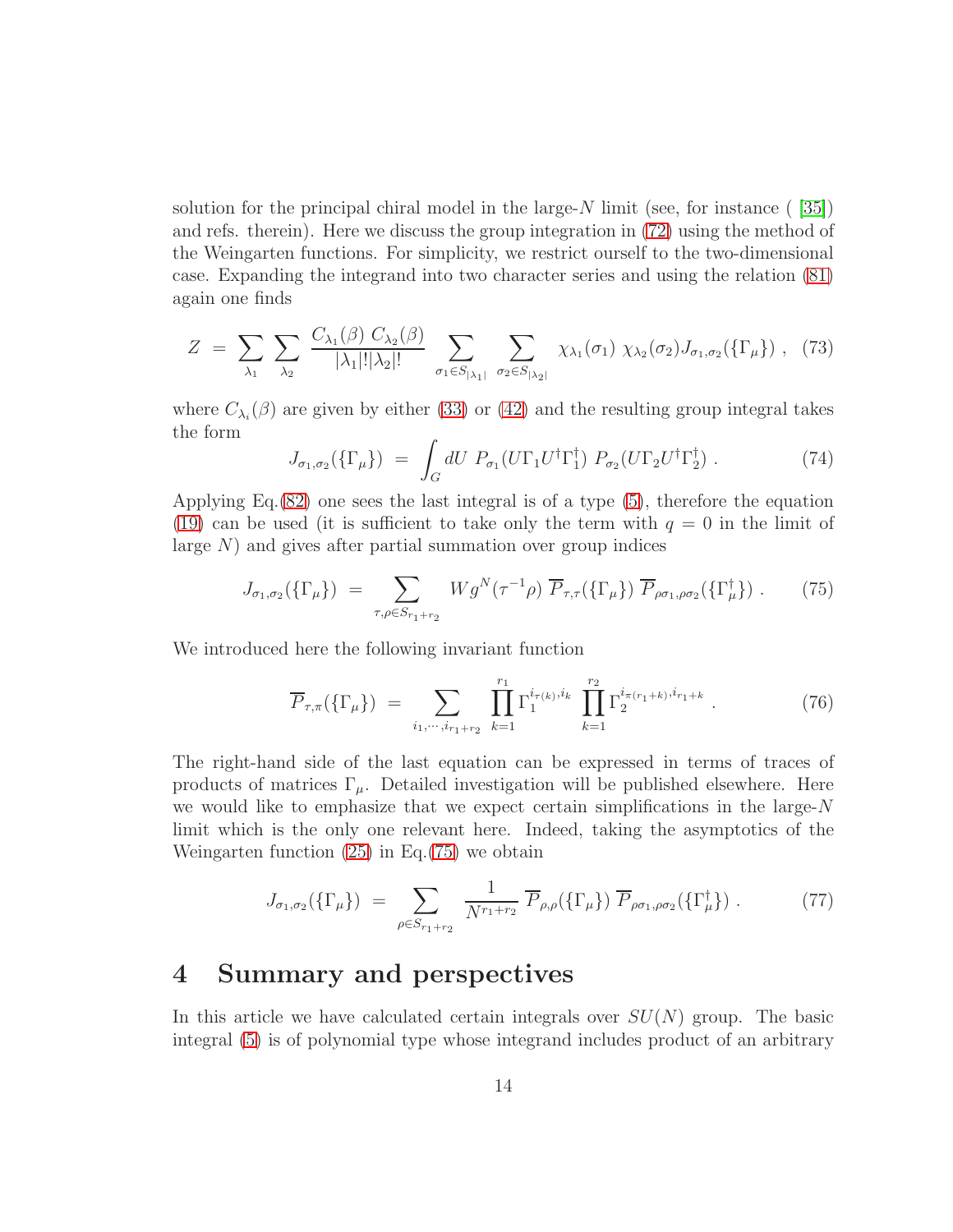number of the group matrices and their conjugates in the fundamental representation. The result of the integration is expressed through the summation over permutations of the group indices which are contracted via products of the Kronecker deltas and the totally anti-symmetric tensors, Eqs.[\(19\)](#page-4-0) and [\(21\)](#page-4-2). The weight is given by the  $SU(N)$  Weingarten function [\(20\)](#page-4-1). We have considered several applications of this general result. In particular, we have calculated the integrals of powers of traces of the group elements, the coefficients of the character expansion of the invariant function of an arbitrary form and the general one-link integral appearing in LGT. In the latter case, the result was used to evaluate one-link integrals with arbitrary number of staggered fermion flavours. Also, we applied our approach for the computation of the integrals in the expression for the partition function of the reduced principal chiral model.

The method of the Weingarten functions is a powerful and very general tool which can be used both for the derivation of alternative representations of known integrals and for calculation of new and more complex ones appearing in lattice QCD and spin models. Some further applications of this method may include onelink integrals with  $N_f$  flavours of the Wilson fermions, the scalar lattice QCD in the strong coupling region,  $SU(N)$  principal chiral model at finite N. Interesting is an extension of 3.3 to the Eguchi-Kawai model and its twisted version.

The main goal of this article was to give a mathematical background to our computations of the dual representations of 1) the effective Polyakov loop spin models and 2) pure gauge LGT and lattice QCD with the staggered fermions, as outlined in [\[31\]](#page-18-2). Details of these calculations will be reported elsewhere. Also, an interesting and important direction is to explore the large- $N$  expansion of  $SU(N)$  models in frameworks of the present method. This can be done by using the asymptotic expansion of the Weingarten function [\(28\)](#page-5-1) and is planned for future investigations.

### Appendix

 $\sum_{i=1}^{N} \lambda_i = r$ .  $\chi_{\lambda}(\sigma)$  denotes a character of  $\sigma \in S_r$  in representation  $\lambda$ .  $d(\lambda) = \chi_{\lambda}(1)$ Let  $\lambda = (\lambda_1, \lambda_2, \cdots, \lambda_N)$  be a partition  $\lambda \vdash r, \lambda_1 \geq \lambda_2 \geq \cdots \geq \lambda_N \geq 0$  and is the dimension of the representation  $\lambda$ . The Schur function  $s_{\lambda}(X)$  is a character of the unitary group G, thus  $s_{\lambda}(1^N)$  is the dimension of the irreducible representation  $\lambda$  of G. If  $l(\lambda)$  is the length of the partition  $\lambda$ , *i.e.*, the number of non-vanishing parts  $\lambda_i$ , then

$$
d(\lambda) = r! \frac{\prod_{1 \le i < j \le l(\lambda)} (\lambda_i - \lambda_j + j - i)}{\prod_{i=1}^{l(\lambda)} (\lambda_i + l(\lambda) - i)!} \,,\tag{78}
$$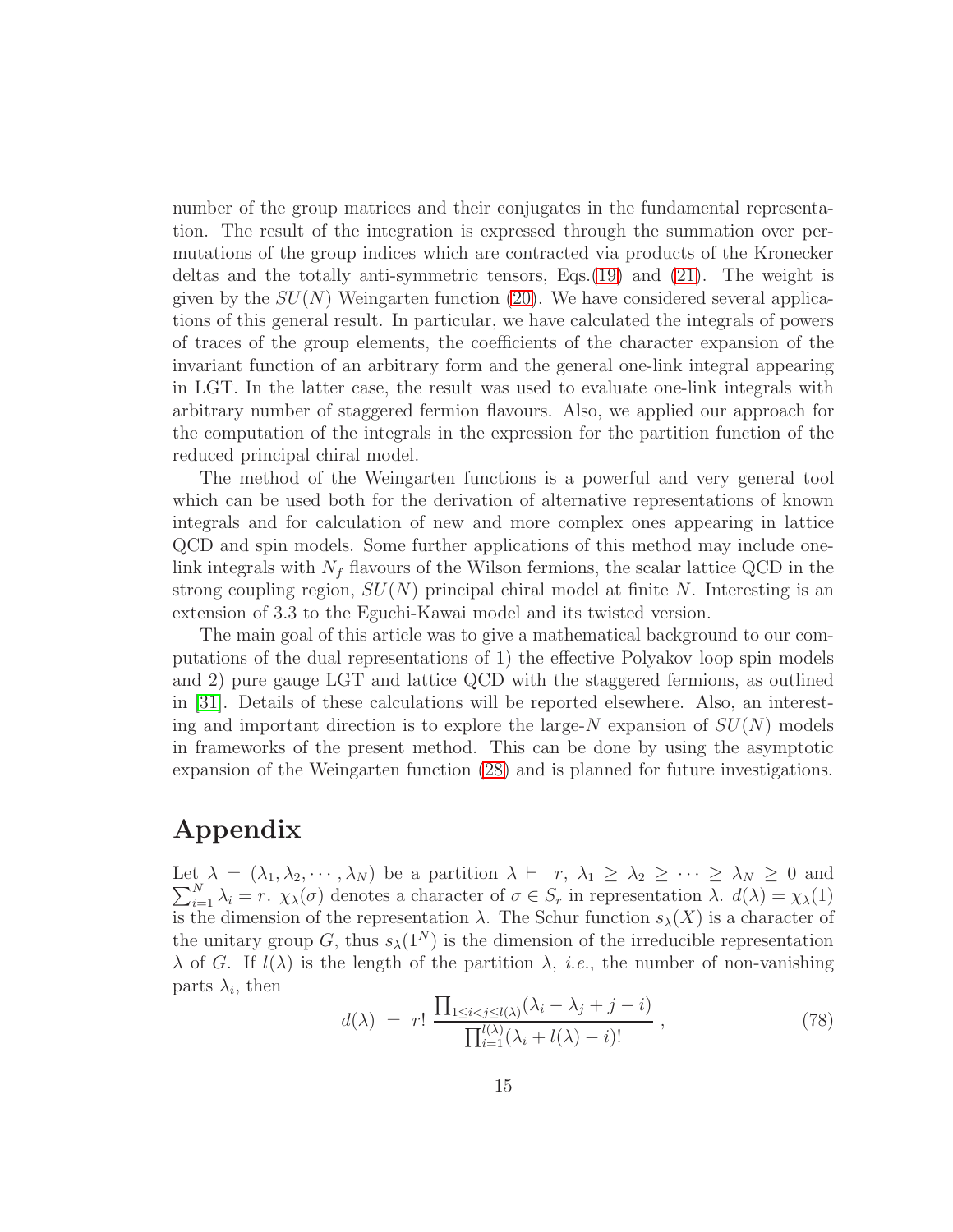$$
s_{\lambda}(1^{N}) = \frac{\prod_{1 \leq i < j \leq N} (\lambda_{i} - \lambda_{j} + j - i)}{\prod_{i=1}^{N} (N - i)!} \,. \tag{79}
$$

Below we list some formulae used in evaluating the group integrals. Orthogonality relation for the characters of the permutation group is written as

<span id="page-15-3"></span>
$$
\sum_{\tau \in S_r} \chi_{\mu}(\tau) \chi_{\lambda}(\tau \sigma) = r! \delta_{\mu, \lambda} \frac{\chi_{\lambda}(\sigma)}{d(\lambda)}.
$$
 (80)

Relation between Schur functions and power sum symmetric functions of matrix argument is given by

<span id="page-15-2"></span>
$$
s_{\lambda}(X) = \frac{1}{r!} \sum_{\tau \in S_r} \chi_{\lambda}(\tau) P_{\tau}(X) , \qquad (81)
$$

where  $X$  has the dimension  $N$  and

<span id="page-15-0"></span>
$$
P_{\tau}(X) = \sum_{i_1 i_2 \cdots i_r}^{N} \prod_{k=1}^{r} X_{i_k i_{\tau(k)}}.
$$
 (82)

Inverse relation reads

<span id="page-15-1"></span>
$$
P_{\tau}(X) = \sum_{\mu \vdash r} \chi_{\mu}(\tau) s_{\mu}(X) . \tag{83}
$$

The power sum symmetric function of the unit matrix equals

$$
P_{\tau}(I) = N^{|\tau|} \tag{84}
$$

where  $|\tau|$  is the number of cycles in the permutation  $\tau$ . We mention the following formula  $(1 \leq i \leq N)$ 

$$
\sum_{j_1\cdots j_r}^N \sum_{m_1\cdots m_r}^N \prod_{k=1}^r \delta_{j_k, m_{\tau(k)}} \delta_{j_k, m_{\sigma(k)}} y_{j_k} y_{m_k} = P_{\tau^{-1}\sigma}(x) , x_i = y_i^2.
$$
 (85)

Given the complete symmetric functions  $h_k$  and the elementary symmetric functions  $e_k$  in m variables  $x_1, \dots, x_m$ 

<span id="page-15-4"></span>
$$
h_k = \sum_{1 \le n_1 \le \dots \le n_k \le m} x_{n_1} \cdots x_{n_k}, \ e_k = \sum_{1 \le n_1 < \dots < n_k \le m} x_{n_1} \cdots x_{n_k}, \tag{86}
$$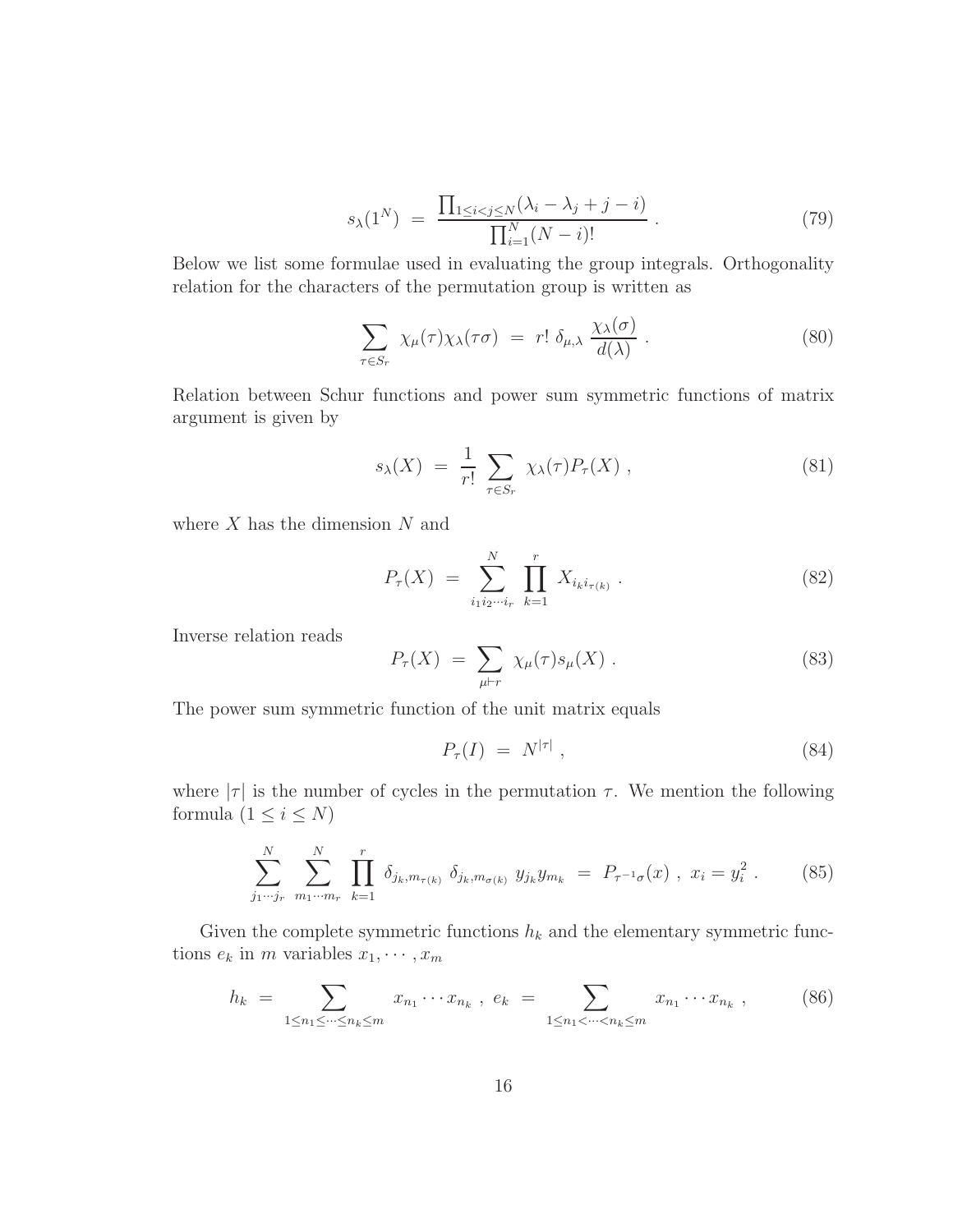the Schur functions can be computed with the help of identities

<span id="page-16-6"></span>
$$
s_{\lambda}(X) = s_{(\lambda_1, \cdots, \lambda_m)}(x_1, \cdots, x_m) = \det (h_{\lambda_i - i + j})_{1 \le i, j \le m} ,
$$
  

$$
s_{\lambda}(X) = s_{(\lambda_1, \cdots, \lambda_m)}(x_1, \cdots, x_m) = \det (e_{\lambda'_i - i + j})_{1 \le i, j \le m} ,
$$
 (87)

where  $\lambda'$  is a partition dual to  $\lambda$  and the following rule is understood

<span id="page-16-5"></span>
$$
s_{(\lambda_1,\dots,\lambda_n)}(x_1,\dots,x_{n-1},0) = \begin{cases} 0, \text{ if } \lambda_n \neq 0, \\ s_{(\lambda_1,\dots,\lambda_{n-1})}(x_1,\dots,x_{n-1}), \text{ if } \lambda_n = 0. \end{cases}
$$
 (88)

Another expression for the Schur function used in the text reads

<span id="page-16-4"></span>
$$
s_{\lambda}(X) = \sum_{\tau_1,\ldots,\tau_s;\sum i\tau_i=s} \chi_{\lambda}(\tau) \prod_{j=1}^s \frac{1}{\tau_j! j^{\tau_j}} \left[ \text{Tr}(X)^j \right]^{\tau_j} \tag{89}
$$

with  $\tau$  being a permutation such that the number of cylcles of length j in  $\tau$  is  $\tau_j$ .

#### Acknowledgements

V.C. acknowledges financial support from the INFN HPC HTC and NPQCD projects.

## <span id="page-16-0"></span>References

- <span id="page-16-1"></span>[1] M. Creutz, J. Math. Phys. 19 (1978) 2043.
- <span id="page-16-2"></span>[2] J.-M. Drouffe, J.-B. Zuber, Phys. Rep. 102 (1983) 1.
- [3] D. Weingarten, J.Math.Phys. 19 (1978) 999.
- [4] I. Bars, F. Green, Phys. Rev. D20 (1979) 3311.
- <span id="page-16-3"></span>[5] I. Bars, J. Math. Phys. 21 (1980) 2678.
- [6] S. Samuel, J. Math. Phys. 21 (1980) 2695.
- [7] K.E. Eriksson, N. Svartholm, B.S. Skagerstam, J. Math. Phys. 22 (1981) 2276.
- [8] R.C. Brower, P. Rossi, C.I. Tan, Phys.Rev. D23 (1981) 942.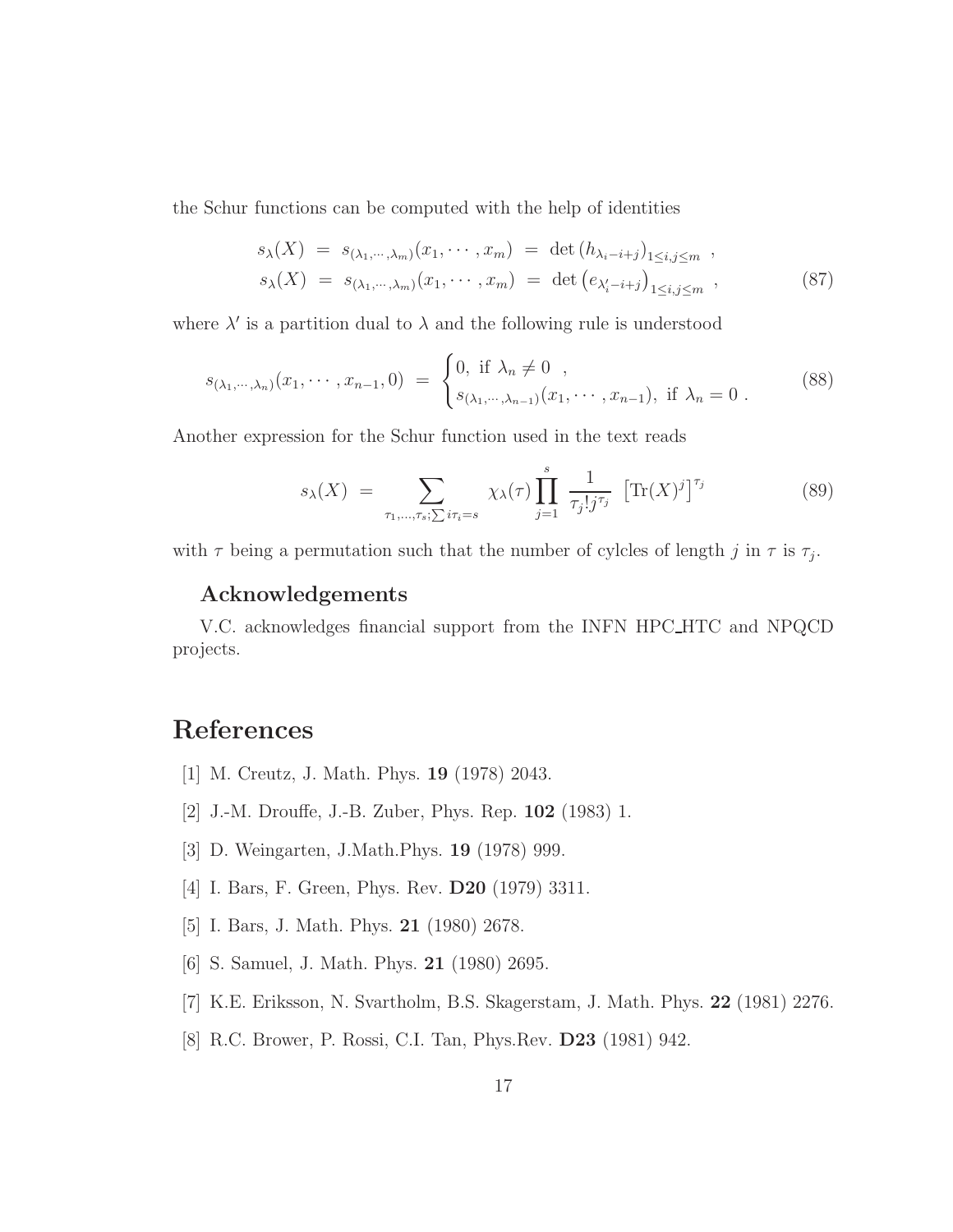- <span id="page-17-1"></span><span id="page-17-0"></span>[9] A.B. Balantekin, Phys. Rev. D62 (2000) 085017.
- [10] A. Mironov, A. Morozov, G. W. Semenoff, Int. J. Mod. Phys. A11 (1996) 5031.
- [11] P. van Moerbeke ed., (2001). Integrable lattices: random matrices and random permutations. In: Random Matrix Models and Their Applications. Cambridge University Press, pp. 321-406; [arXiv:math/9912143](http://arxiv.org/abs/math/9912143) [math.CO] (1999).
- [12] M. Adler, P. van Moerbeke, Comm. Pure Appl. Math. 54 (2001) 153.
- [13] A. Yu. Orlov, Tau functions and matrix integrals, [arXiv:math-ph/0210012v](http://arxiv.org/abs/math-ph/0210012)3 (2002).
- <span id="page-17-2"></span>[14] J. W. van de Leur, A. Yu. Orlov, J. Phys. A: Math. Theor. 51 (2018) 025208.
- <span id="page-17-3"></span>[15] A. Yu. Orlov, Matrix integrals and Hurwitz numbers, [arXiv:1701.02296v](http://arxiv.org/abs/1701.02296)4  $\vert$ math-ph $\vert$  (2017).
- <span id="page-17-4"></span>[16] S. Uhlmann, R. Meinel, A. Wipf, J. Phys. A: Math. Theor. 40 (2007) 4367.
- <span id="page-17-5"></span>[17] J. Carlsson, Integrals over SU(N), [arXiv:0802.3409](http://arxiv.org/abs/0802.3409) [hep-lat].
- <span id="page-17-7"></span>[18] B. Collins, Int.Math.Res.Not. 17 (2003) 952.
- [19] B. Collins, P. Sniady, Commun.Math.Phys. **264** (2006) 773.
- [20] J. Novak, Complete homogeneous symmetric polynomials in Jucys-Murphy elements and the Weingarten function, [arXiv:0811.3595](http://arxiv.org/abs/0811.3595) [math.CO].
- <span id="page-17-10"></span>[21] P. Zinn-Justin, Lett.Math.Phys. 91 (2) (2010) 119.
- [22] M. Novaes, Elementary derivation of Weingarten functions of classical Lie groups, [arXiv:1406.2182v](http://arxiv.org/abs/1406.2182)2 [math-ph].
- [23] M. Novaes, J. Phys. A: Math. Theor. 50 (2016) 075201.
- <span id="page-17-6"></span>[24] B. Collins, S. Matsumoto, Lat. Am. J. Probab. Math. Stat. 14 (2017), 631656.
- <span id="page-17-8"></span>[25] J.-B. Zuber, J. Phys. A: Math. Theor. 50 (2016) 015203.
- <span id="page-17-9"></span>[26] C. Gattringer, Nucl. Phys. **B850** (2011) 242.
- [27] Y.D. Mercado, C. Gattringer, Nucl.Phys. B862 (2012) 737.